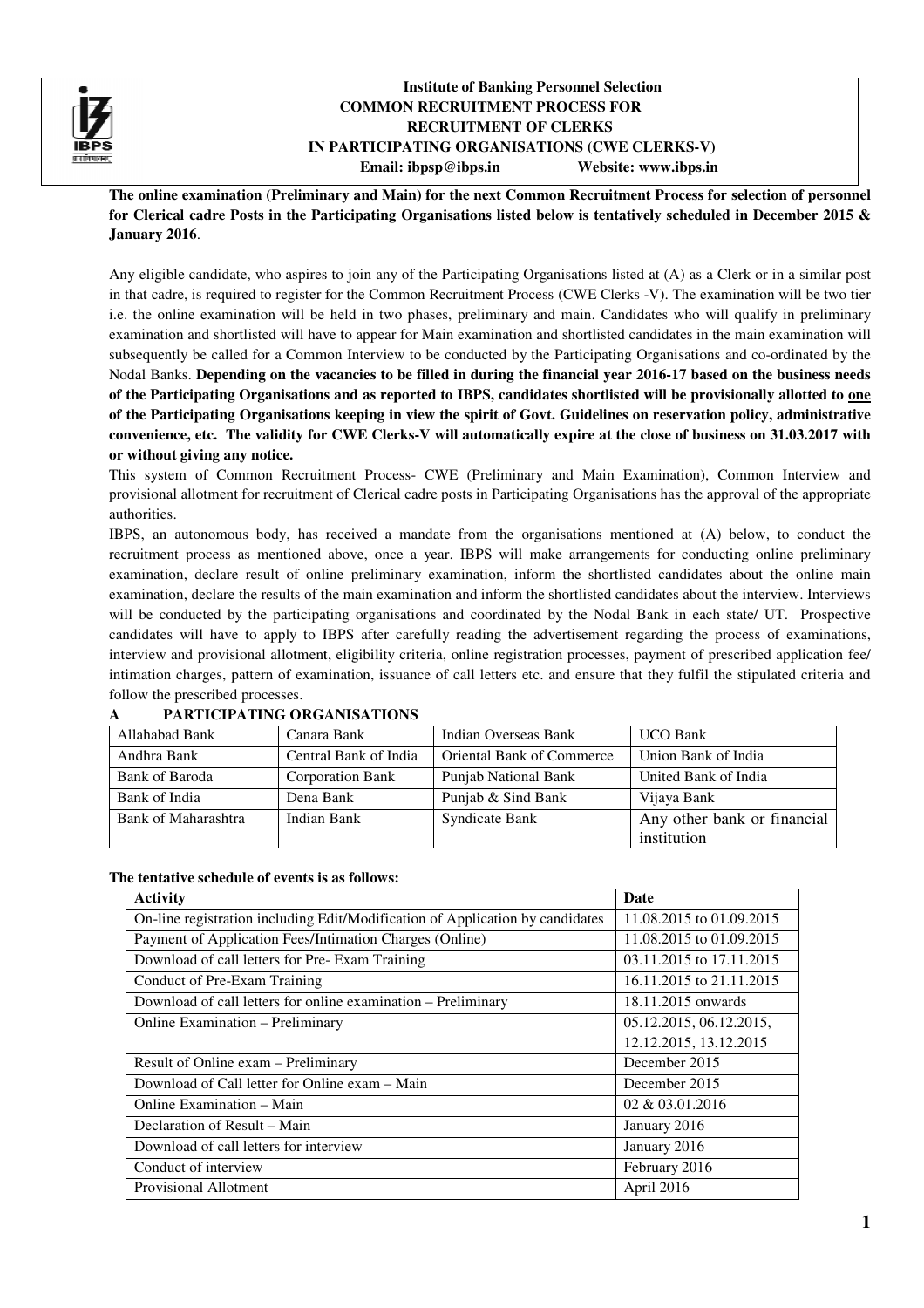### **Candidates are advised to regularly keep in touch with the authorised IBPS website www.ibps.in for details and updates.**

**Since recruitment in clerical cadre in Public Sector Banks is done on State/UT-wise basis, candidates can apply for** vacancies in any one State/ UT only. Consequently, a candidate would be required to appear for CWE & Interview in any one of the centres in that particular State/UT. However, depending upon the response, administrative feasibility etc. candidates may be allotted to a centre of examination/ interview outside the chosen State/UT for which vacancies he/she is applying. Please note **this reallocation is only for the conduct of examination/ interview and the candidate will be considered for vacancies in the State/UT applied for, as aforesaid.** 

## **B. ELIGIBILITY CRITERIA**

Candidates, intending to apply for CWE Clerks-V should ensure that they fulfil the minimum eligibility criteria specified by IBPS in this advertisement:

**Please note that the eligibility criteria specified herein are the basic criteria for applying for the post. Candidates must necessarily produce the relevant documents in original and a photocopy in support of their identity and eligibility -pertaining to category, nationality, age, educational qualifications etc as indicated in the online application form. Please note that no change of category will be permitted at any stage after registration of the online application and the result will be processed considering the category which has been indicated in the online application, subject to guidelines of the Government of India in this regard. Merely applying for CWE/ appearing for and being shortlisted in CWE (preliminary and main) and/or in the subsequent interview and/ subsequent processes does not imply that a candidate will necessarily be offered employment in any of the Participating Organisations. No request for considering the candidature under any category other than the one in which applied will be entertained.** 

## **I. Nationality / Citizenship:**

A candidate must be either -

- (i) a Citizen of India or
- (ii) a subject of Nepal or
- (iii) a subject of Bhutan or
- (iv) a Tibetan Refugee who came over to India before  $1<sup>st</sup>$  January 1962 with the intention of permanently settling in India or
- (v) a person of Indian origin who has migrated from Pakistan, Burma, Sri Lanka, East African countries of Kenya, Uganda, the United Republic of Tanzania (formerly Tanganyika and Zanzibar), Zambia, Malawi, Zaire, Ethiopia and Vietnam with the intention of permanently settling in India,

provided that a candidate belonging to categories (ii), (iii), (iv) & (v) above shall be a person in whose favour a certificate of eligibility has been issued by the Government of India.

## **II. Age (As on 01.08.2015):**

Minimum: 20 years Maximum: 28 years

i.e. a candidate must have been born not earlier than 02.08.1987 and not later than 01.08.1995 (both dates inclusive)

| Sr. | Category                                                     | <b>Age relaxation</b>                    |
|-----|--------------------------------------------------------------|------------------------------------------|
| No. |                                                              |                                          |
|     | Scheduled Caste/Scheduled Tribe                              | 5 years                                  |
| 2   | Other Backward Classes (Non-Creamy Layer)                    | 3 years                                  |
| 3   | Persons With Disabilities                                    | 10 years                                 |
| 4   | Ex-Servicemen / Disabled Ex-Servicemen                       | actual period of service rendered in the |
|     |                                                              | defence forces $+3$ years (8 years for   |
|     |                                                              | Disabled Ex-Servicemen belonging to      |
|     |                                                              | SC/ST) subject to a maximum age limit    |
|     |                                                              | of 50 years                              |
| 5   | Widows, divorced women and women legally separated from      | 9 years                                  |
|     | their husbands who have not remarried                        |                                          |
| 6   | Persons ordinarily domiciled in the State of Jammu & Kashmir | 5 years                                  |

#### **Relaxation of Upper age limit**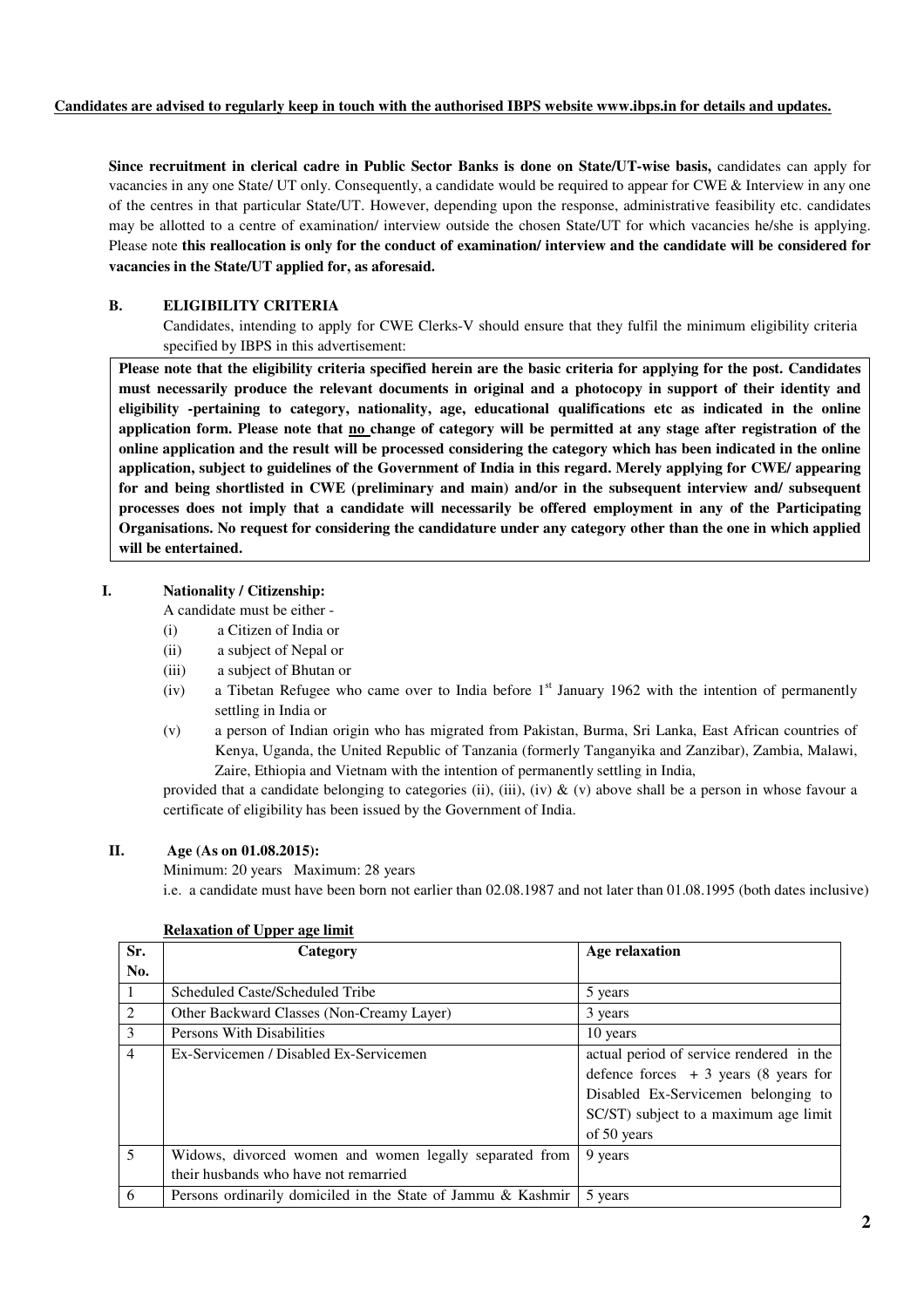|    | during the period $1-1-80$ to $31-12-89$                                                                                      |         |
|----|-------------------------------------------------------------------------------------------------------------------------------|---------|
|    | Persons affected by 1984 riots                                                                                                | 5 years |
| -8 | Regular employees of the Union Carbide Factory, Bhopal 5 years<br>retrenched from service (Applicable to Madhya Pradesh state |         |
|    | only)                                                                                                                         |         |

**NOTE: (i) The relaxation in upper age limit to SC/ST/OBC candidates is allowed on cumulative basis with only one of the remaining categories for which age relaxation is permitted as mentioned above in Point No. II (3) to II (8).** 

- **(ii)** The maximum age limit specified is applicable to General Category candidates.
- **(iii) Candidates seeking age relaxation will be required to submit necessary certificate(s) in original/ copies at the time of Interview and at any subsequent stage of the recruitment process as required by IBPS/ Participating Organisation(s).**

### **(iv) The following rules applicable to Ex-Servicemen re-employed under the Central government would apply to Ex-Servicemen candidates appearing for the CWE:**

- (i) Ex-Servicemen candidates who have already secured employment under the Central Government in Group 'C' & 'D' will be permitted the benefit of age relaxation as prescribed for Ex-Servicemen for securing another employment in a higher grade or cadre in Group 'C'/ 'D' under the Central Government. However, such candidates will not be eligible for the benefit of reservation on second occasion for Ex-Servicemen in Central Government jobs.
- (ii) An ex-Servicemen who has once joined a Government job on civil side after availing of the benefits given to him/her as an Ex-Servicemen for his/her re-employment, his/her Ex-Servicemen status for the purpose of the re-employment in Government jobs ceases.
- (iii) Candidates who are still in the Armed Forces and desirous of applying under Ex-Servicemen category whose date of completion of specific period of engagement (SPE) is completed one year from the last date for receipt of online application i.e. on or before 31.08.2016 are eligible to apply.

#### **III. Educational Qualifications:**

A Degree (Graduation) in any discipline from a University recognised by the Govt. Of India or any equivalent qualification recognized as such by the Central Government.

The candidate must possess valid Mark-sheet / Degree Certificate that he/ she is a graduate on the day he / she registers and indicate the percentage of marks obtained in Graduation while registering online.

Computer Literacy: Operating and working knowledge in computer systems is mandatory i.e. candidates should have Certificate/Diploma/Degree in computer operations/Language/ should have studied Computer / Information Technology as one of the subjects in the High School/College/Institute.

**Proficiency in the Official Language of the State/UT (candidates should know how to read/ write and speak the Official Language of the State/UT) for which vacancies a candidate wishes to apply is preferable.** (Some questions may be put at the time of interview to ascertain the candidate's familiarity with the Official Language of the State/UT)

Ex-Servicemen who do not possess the above civil examination qualifications should be matriculate Ex-Servicemen who have obtained the Army Special Certificate of Education or corresponding certificate in the Navy or Air Force after having completed not less than 15 years of service in the Armed Forces of the Union as on 01.09.2015. Such certificates should be dated on or before 01.09.2015.

### **Note:** (1) **All the educational qualifications mentioned should be from a University/ Institution/ Board recognised by Govt. Of India/ approved by Govt. Regulatory Bodies and the result should have been declared on or before 01.09.2015.**

**Proper document from Board / University for having declared the result on or before 01.09.2015 has to be submitted at the time of interview.** The date of passing the eligibility examination will be the date appearing on the mark-sheet or provisional certificate issued by University/ Institute. In case the result of a particular examination is posted on the website of the University/ Institute and web based certificate is issued then proper document/certificate **in original** issued and signed by the appropriate authority of the University/ Institute indicating the date of passing properly mentioned thereon will be reckoned for verification and further process.

**(2**) Candidate should indicate the percentage obtained in Graduation calculated to the nearest two decimals in the online application. Where CGPA / OGPA is awarded, the same should be converted into percentage and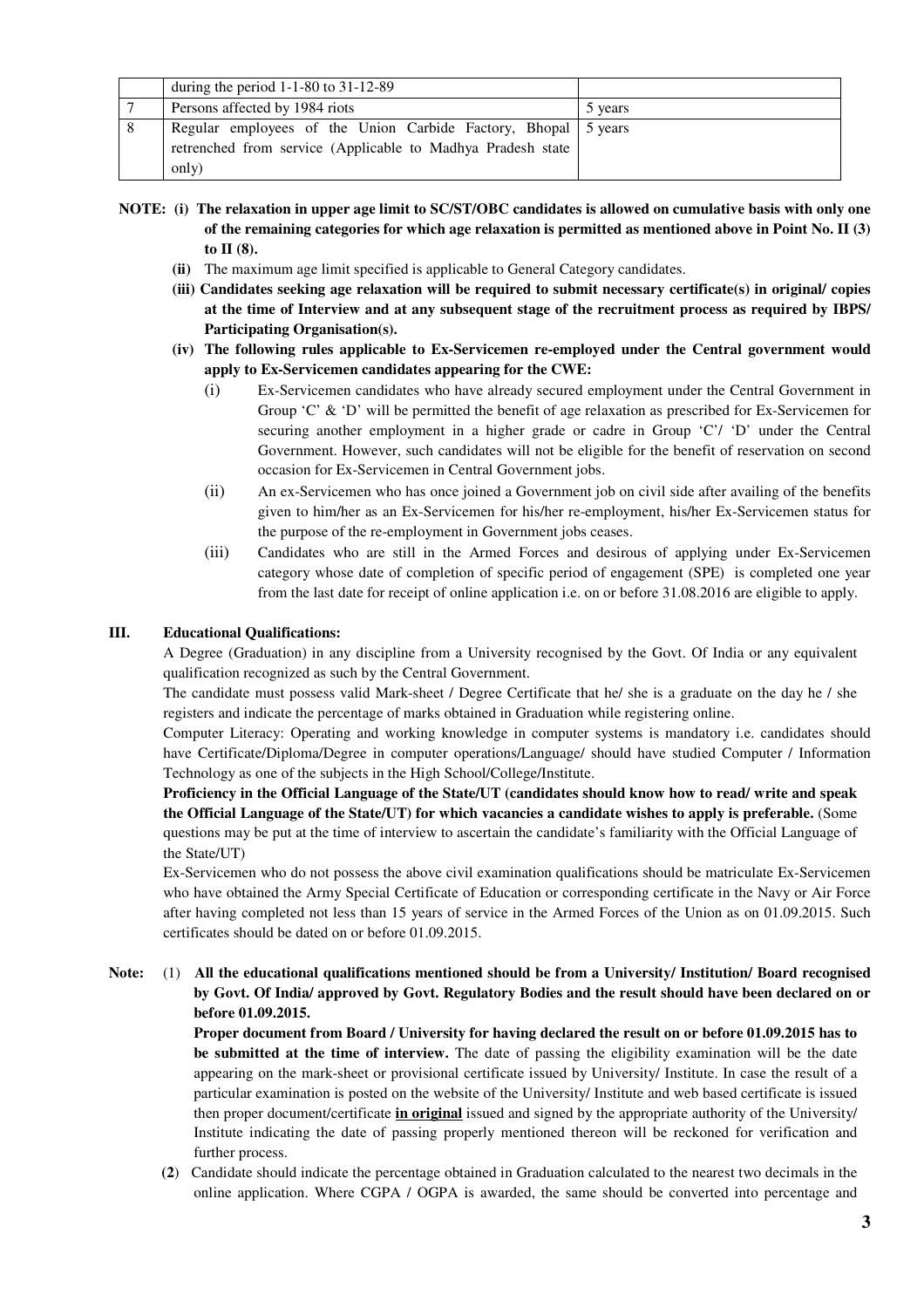indicated in online application. If called for interview, the candidate will have to produce a certificate issued by the appropriate authority inter alia stating that the norms of the University regarding conversion of grade into percentage and the percentage of marks scored by the candidate in terms of norms.

(3) **Calculation of Percentage:** The percentage marks shall be arrived at by dividing the total marks obtained by the candidate in all the subjects in all semester(s)/year(s) by aggregate maximum marks in all the subjects irrespective of honours / optional / additional optional subject, if any. This will be applicable for those Universities also where Class / Grade is decided on basis of Honours marks only. The fraction of percentage so arrived will be ignored i.e. 59.99% will be treated as less than 60% and 54.99% will be treated as less than 55%.

#### **IV. Definition of Ex-Servicemen (EXSM)**

- i. **Ex-Servicemen (EXSM):** Only those candidates shall be treated as Ex-servicemen who fulfil the revised definition as laid down in Government of India, Ministry of Home Affairs, Department of Personnel & Administrative Reforms Notification No. 36034/5/85 Estt. (SCT) dated 27.10.1986 as amended from time to time.
- ii. **Disabled Ex-Servicemen (DISXS):** Ex-servicemen who while serving in Armed Forces of the union were disabled in operation against the enemy or in disturbed areas shall be treated as Disabled Ex-Servicemen (DISXS).
- iii. **Dependents Of Servicemen Killed In Action (DXS)**: Servicemen killed in the following operations would be deemed to have been killed in action attributable to military service (a) war (b) war like operations or Border skirmishes either with Pakistan on cease fire line or any other country (c) fighting against armed hostiles in a counter insurgency environment viz: Nagaland, Mizoram, etc. (d) serving with peace keeping mission abroad (e) laying or clearance of mines including enemy mines as also mine sweeping operation between one month before and three months after conclusion of an operation (f) frost bite during actual operations or during the period specified by the Government (g) dealing with agitating para-military forces personnel (h) IPKF Personnel killed during the operations in Sri Lanka.

 For the purpose of availing the concession of reservation for Dependents of Servicemen killed in action the member of the family would include his widow, son, daughter or his near relations who agree to support his family and an affidavit stating that the relaxation is availed by one dependent of Ex-Servicemen or not availed by any Dependent of Servicemen killed in action will have to be submitted at the time of interview.

 The relaxation in upper age limit and in educational qualifications is not available to Dependents of Servicemen. Note: The Territorial Army Personnel will be treated as ex-servicemen w.e.f. 15.11.1986.

#### **V. Definition of Persons With Disabilities**

Under Section 33 of the Persons with Disabilities (Equal Opportunities, Protection of Rights and Full Participation) Act 1995 only such persons would be eligible for reservation who suffer from not less than 40% of relevant disability and are certified by a Medical Board constituted by the Central/State Govt.

Accordingly, candidates with the following disabilities are eligible to apply. Candidates claiming such benefits should produce certificate in original (issued by the Competent Authority on or before the last date of online submission of application in the prescribed format available at the end of this advertisement) in support of their claim at the time of **Interview/at any stage of the process if provisionally allotted to any of the Participating Organisations. Persons with Disabilities will have to work in Branches/ Offices as identified by the respective Participating Organisation.** 

#### **Visually Impaired (VI)**

Blindness refers to condition where a person suffers from any of the following conditions namely (i) Total absence of sight, (ii) Visual acuity not exceeding 6/60 or 20/200 (snellen) in the better eye with correcting lenses. (iii) Limitation of the field of vision subtending in angle of 20 degrees or worse.

Low vision means a person with impairment of visual functioning even after treatment or standard refractive correction but who uses or is potentially capable of using vision for the planning or execution of a task with appropriate assistive device.

#### **Deaf & Hearing Impaired (HI)**

The deaf are those persons in whom the sense of hearing is non- functional for ordinary purposes of life i.e. total loss of hearing in both ears. They do not hear, understand sounds at all even with amplified speech. Hearing impairment means loss of sixty decibels or more in the better ear in the conversational range of frequencies.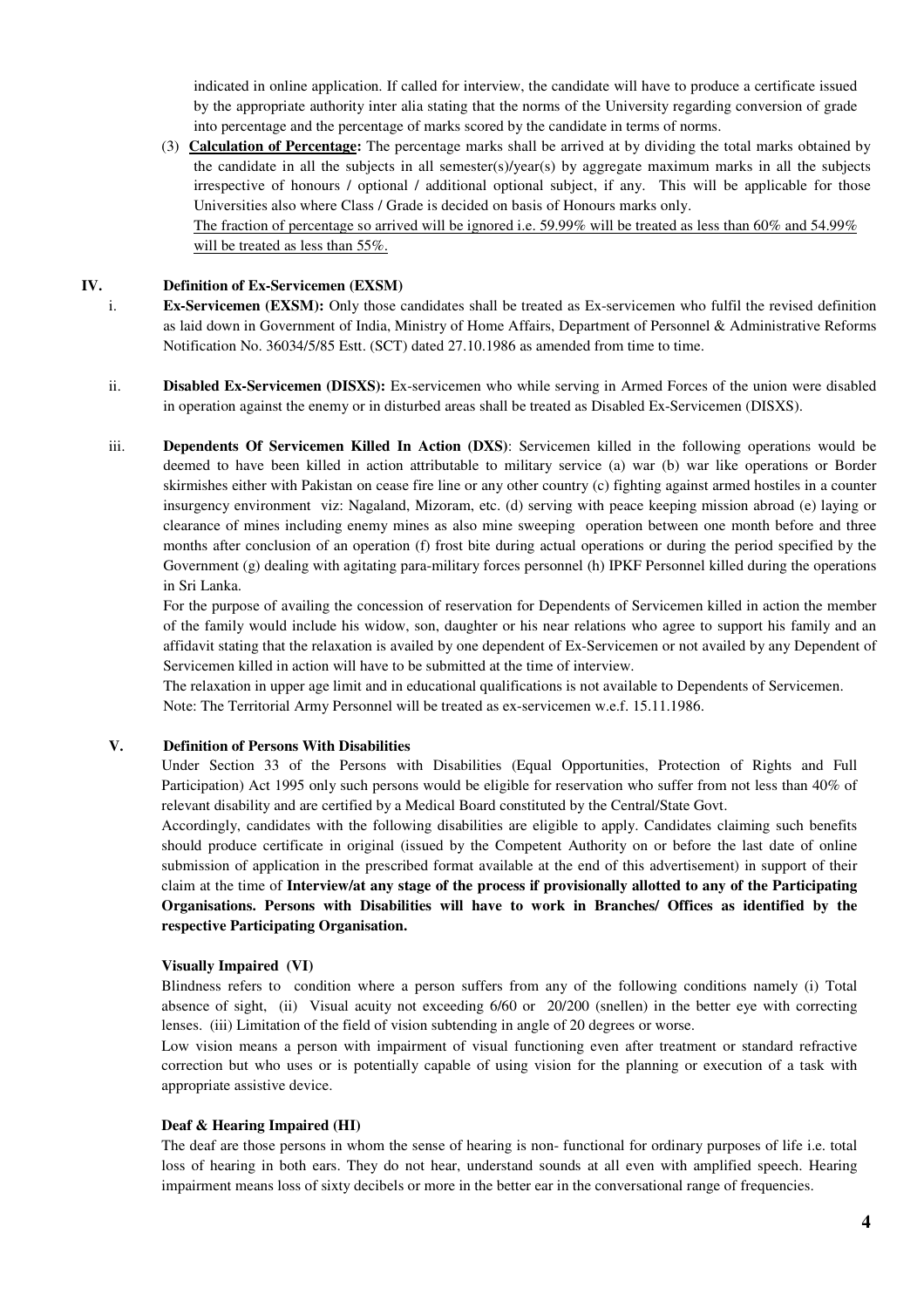## **Orthopaedically Challenged (OC)**

Only those Orthopaedically Challenged candidates who have locomotor disability or cerebral palsy with locomotor impairment of minimum of 40% and only those who fall in the following categories are eligible to apply:

BL - Both legs affected but not arms

OA - One arm affected (R or L) –

(a) Impaired reach; (b) weakness of grip;

(c) ataxia

OL - One leg affected (R or L)

MW - Muscular weakness and limited physical endurance

### **(i) Guidelines for Persons With Disabilities using a Scribe**

The visually impaired candidates and candidates whose writing speed is adversely affected permanently for any reason can use their own scribe at their cost during the online examination. In all such cases where a scribe is used, the following rules will apply:

- The candidate will have to arrange his / her own scribe at his/her own cost.
- The scribe may be from any academic stream.
- Both the candidate as well as scribe will have to give a suitable undertaking confirming that the scribe fulfils all the stipulated eligibility criteria for a scribe mentioned above. Further in case it later transpires that he/she did not fulfil any laid down eligibility criteria or suppressed material facts the candidature of the applicant will stand cancelled, irrespective of the result of the CWE.
- Those candidates who use a scribe shall be eligible for compensatory time of 20 minutes or otherwise advised for every hour of the examination.
- **The same scribe cannot be used by more than one candidate. In addition the scribe arranged by the candidate should not be a candidate for the examination (CWE Clerks-V). If violation of the above is detected at any stage of the process, candidature for CWE of both the candidate and the scribe will be cancelled. Candidates eligible for and who wish to use the services of a scribe in the examination should invariably carefully indicate the same in the online application form. Any subsequent request may not be favourably entertained.**
- **Only candidates registered for compensatory time will be allowed such concessions since compensatory time given to candidates shall be system based, it shall not be possible for the test conducting agency to allow such time if he / she is not registered for the same. Candidates not registered for compensatory time shall not be allowed such concessions.**

## **(ii) Guidelines for candidates with locomotor disability and cerebral palsy**

Compensatory time of twenty minutes per hour or otherwise advised shall be permitted for the candidates with locomotor disability and cerebral palsy where dominant (writing) extremity is affected to the extent of slowing the performance of function (minimum of 40% impairment).

## (iii) **Guidelines for Visually Impaired candidates**

- Visually Impaired candidates (who suffer from not less than 40% of disability) may opt to view the contents of the test in magnified font and all such candidates will be eligible for compensatory time of 20 minutes for every hour or otherwise advised of examination.
- The facility of viewing the contents of the test in magnifying font will not be available to Visually Impaired candidates who use the services of a Scribe for the examination.

### **These guidelines are subject to change in terms of GOI guidelines/ clarifications, if any, from time to time.**

#### **C. PRE-EXAMINATION TRAINING**

Pre-Examination Training may be arranged by the Nodal Banks/ Participating Organisations to a limited number of candidates belonging to Scheduled Caste/ Scheduled Tribes/ Minority Communities/ Ex-Servicemen/ Persons With Disabilities at certain centres viz. Agartala, Agra, Ahmedabad, Allahabad, Amritsar, Aurangabad, Balasore, Bareilly, Behrampur (Ganjam), Bengaluru, Bhopal, Bhubaneshwar, Chandigarh, Chennai, Coimbatore, Dehradun,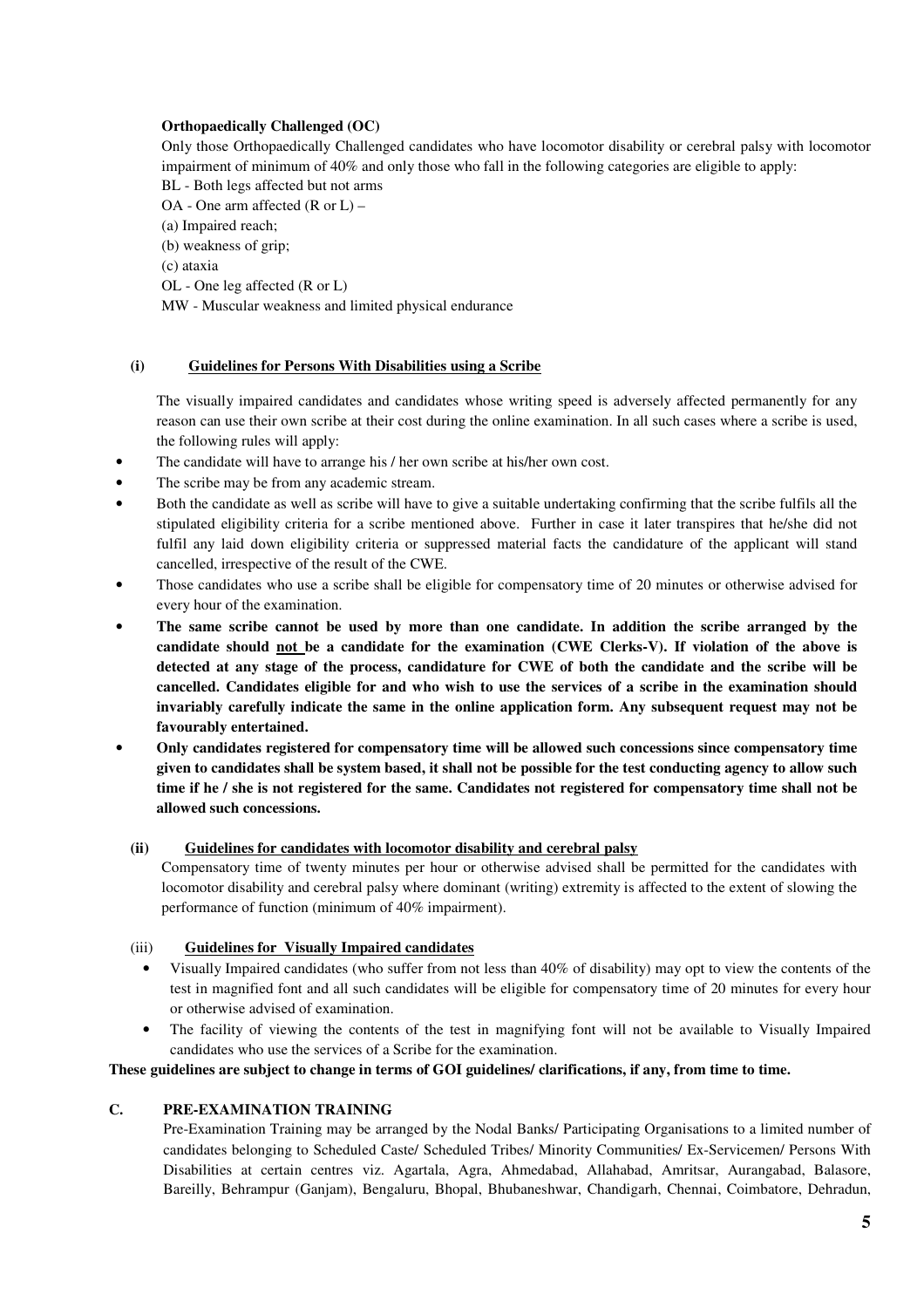Dhanbad, Gorakhpur, Gulbarga, Guwahati, Hubli, Hyderabad, Indore, Jabalpur, Jaipur, Jammu, Jodhpur, Kanpur, Karnal, Kavaratti, Kochi, Kolkata, Lucknow, Ludhiana, Madurai, Mangalore, Mumbai, Muzaffarpur, Mysore, Nagpur, New Delhi, Panaji (Goa), Patiala, Patna, Port Blair, Puducherry, Pune, Raipur, Rajkot, Ranchi, Rohtak, Sambalpur, Shimla, Shillong, Siliguri, Thiruchirapalli, Thiruvananthapuram, Tirupati, Vadodara, Varanasi, Vijaywada and Vishakhapatnam.

All eligible candidates who opt for and wish to avail of Pre-Examination Training should fill in the relevant column in the ON-LINE APPLICATION. While training will be imparted free of cost, all other expenses regarding travelling, boarding, lodging etc. will have to be borne by the candidate for attending the pre-examination training programme at the designated Centres. Depending on the response and administrative feasibility the right to cancel any of the Pre- Examination Training Centres and/ or add some other Centres and/or make alternate arrangements is reserved.

By merely attending the Pre-Examination Training no candidate acquires any right to be selected in any of the Participating Organisations mentioned.

## **D. CWE – ONLINE EXAMINATIONS**

### **I. The structure of the Examinations which will be conducted online are as follows:**

| Sr. | <b>Name of Tests</b>     | No. of Os | <b>Maximum Marks</b> | <b>Duration</b>   |
|-----|--------------------------|-----------|----------------------|-------------------|
| No. |                          |           |                      |                   |
|     | English Language         | 30        | 30                   | Composite time of |
| ◠   | Numerical Ability        | 35        | 35                   | 1 hour            |
|     | <b>Reasoning Ability</b> | 35        | 35                   |                   |
|     | Total                    | 100       | 100                  |                   |

#### **a. Preliminary Examination**

#### **b. Main Examination**

| Sr. | <b>Name of Tests</b>                         | No. of Qs  | <b>Maximum Marks</b> | <b>Duration</b>   |
|-----|----------------------------------------------|------------|----------------------|-------------------|
| No. |                                              |            |                      |                   |
|     | Reasoning                                    | 40         | 40                   |                   |
| 2   | English Language                             | 40         | 40                   | Composite time of |
| 3   | Quantitative Aptitude                        | 40         | 40                   | 2 hours           |
| 4   | <b>General Awareness</b>                     | 40         | 40                   |                   |
|     | (with special reference to Banking Industry) |            |                      |                   |
| 5   | Computer Knowledge                           | 40         | 40                   |                   |
|     | Total                                        | <b>200</b> | 200                  |                   |

The above tests except the Tests of English Language will be available bilingually, i.e. English and Hindi.

**IBPS reserves the right to modify the structure of the examination which will be intimated through its website. Other detailed information regarding the examination will be given in an Information Handout, which will be made available for the candidates to download along with the call letters from the authorised IBPS website www.ibps.in.** 

**Please note that candidates will not be permitted to appear for the CWE (Preliminary as well as Main Examination) without the following documents:** 

- **(1) Valid Call Letter for the respective date and session of Examination**
- **(2) Photo-identity proof (as specified) in original bearing the same name as it appears on the call letter/ application form and**
- **(3) Photocopy of photo-identity proof (as mentioned in (2) above)**

**Candidates reporting late i.e. after the reporting time specified on the call letter for Examination will not be permitted to take the examination.** 

The reporting time mentioned on the call letter is prior to the Start time of the test. Though the duration of the Preliminary examination is 1 hour and candidates may be required to be at the venue for about 2 hours including the time required for completion of various formalities such as verification and collection of various requisite documents, logging in, giving of instructions etc.

For the main examination the duration of the examination is 2 hours, candidates may be required to be at the venue for about 3 hours including the time required for completion of various formalities such as verification and collection of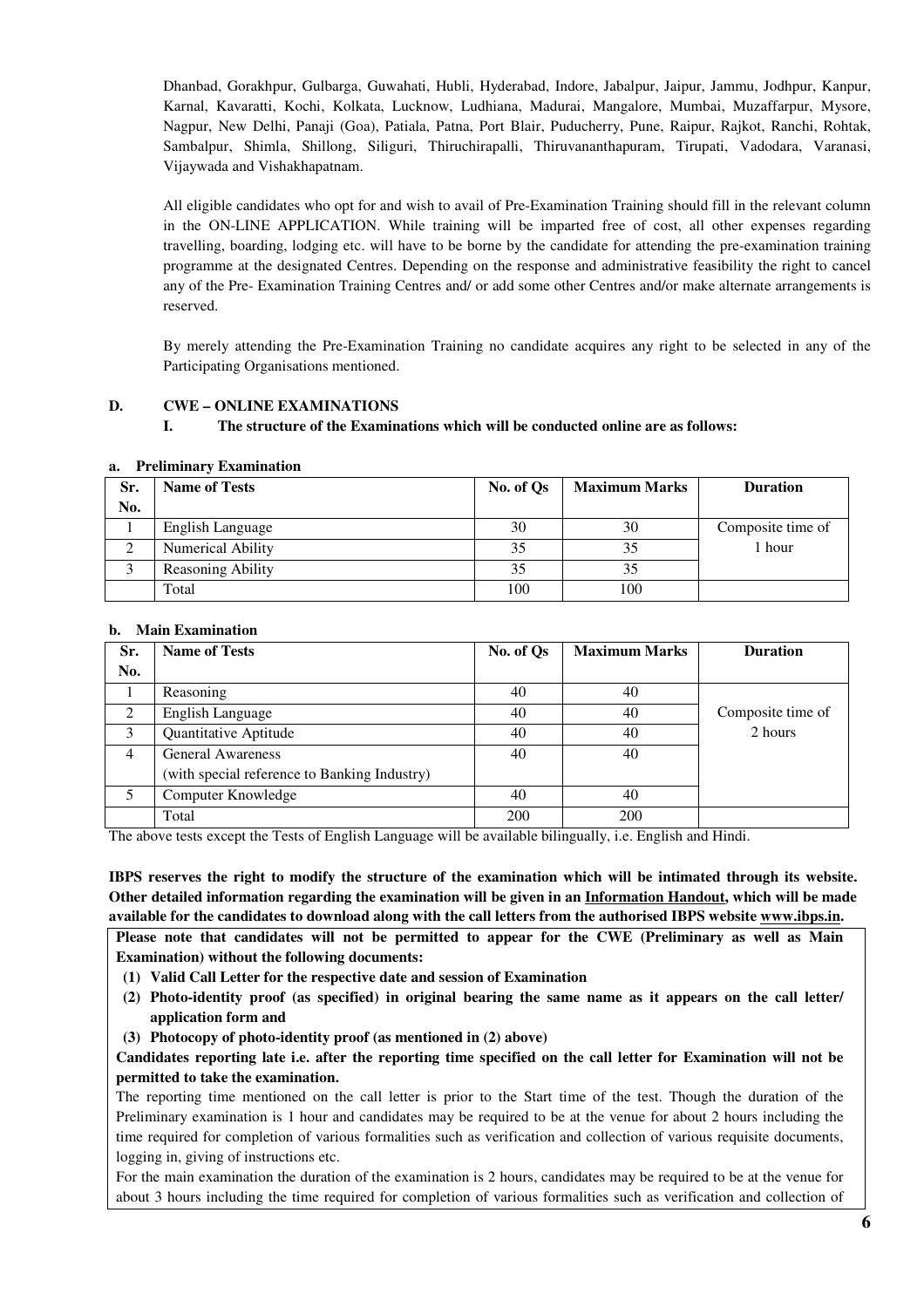#### **II. Penalty for Wrong Answers (Applicable to both – Preliminary and Main examination)**

There will be penalty for wrong answers marked in the Objective Tests. For each question for which a wrong answer has been given by the candidate one fourth or 0.25 of the marks assigned to that question will be deducted as penalty to arrive at corrected score. If a question is left blank, i.e. no answer is marked by the candidate, there will be no penalty for that question.

#### **III. Examination Centres**

- (i) The examination will be conducted online in venues across many centres in India. The tentative list of Examination centres for the Preliminary exams is available in Annexure I.
- (ii) No request for change of centre for Examination shall be entertained.
- (iii) IBPS, however, reserves the right to cancel any of the Examination Centres and/ or add some other Centres, at its discretion, depending upon the response, administrative feasibility, etc.
- (iv) IBPS also reserves the right to allot the candidate to any centre other than the one he/she has opted for and a **candidate may be allocated a centre of exam outside the State/UT for which vacancies he/she is applying.**
- (v) Candidate will appear for the examination at an Examination Centre at his/her own risk and expenses and IBPS will not be responsible for any injury or losses etc. of any nature.
- (vi) Any unruly behaviour/misbehaviour in the examination hall may result in cancellation of candidature/ disqualification from future exams conducted by IBPS
- (vii) The centers for the Main Examination will be limited.

#### **IV . Scores**

- The corrected scores obtained by each of the candidates in different sessions (if held) will be normalized using equi-percentile method.
- Scores up to 2 decimal points shall be taken for the purpose of calculations

## **V. Cutoff Score**

## Mean  $-3/4$ <sup>th</sup> of Standard Deviation for SC/ ST/ OBC/ PWD/EXS categories

Mean  $-1/4<sup>th</sup>$  of Standard Deviation for General Category

There will be a second level cutoff point on total as per requirement

Each candidate will be required to obtain a minimum score in each test and also a minimum total score, as explained above, to be considered to be shortlisted for interview. Depending on number of the State/ UT wise vacancies available, cutoffs will be decided and candidates will be shortlisted for interview. Prior to the completion of the interview process, scores obtained in the online examination will not be shared with the candidates shortlisted for interview.

## **MARKS OBTAINED ONLY IN THE MAIN EXAMINATION WILL BE CONSIDERED FOR SHORTLISTING FOR INTERVIEW AND ALSO FOR FINAL MERIT LISTING**

#### **E. INTERVIEW**

Candidates who have been shortlisted in the main examination for CWE Clerks-V will subsequently be called for an Interview to be conducted by the Participating Organisations and coordinated by the Nodal Bank in each State/ UT with the help of IBPS. Interviews will be conducted at select centres. The centre, address of the venue, time & date of Interview will be informed to the shortlisted candidates in the call letter. Candidates are required to download their interview call letters from authorised IBPS website www.ibps.in. Please note that any request regarding change in date, centre etc. of interview will not be entertained. However the conducting agencies reserve the right to change the date/ venue/ time/ centre etc. of interview or hold supplementary process for particular date / session / venue / centre / set of candidates at its discretion, under unforeseen circumstances, if any.

The total marks allotted for Interview are 100. The minimum qualifying marks in interview will not be less than 40% (35% for SC/ST/OBC/PWD/EXSM candidates). The weightage (ratio) of CWE (Main exam) and interview will be 80:20 respectively. The combined final score of candidates shall be arrived at on the basis of scores obtained by the candidates in the Main Examination of CWE Clerks-V and Interview. Interview score of the candidates failing to secure minimum qualifying marks or otherwise barred from the interview or further process shall not be disclosed.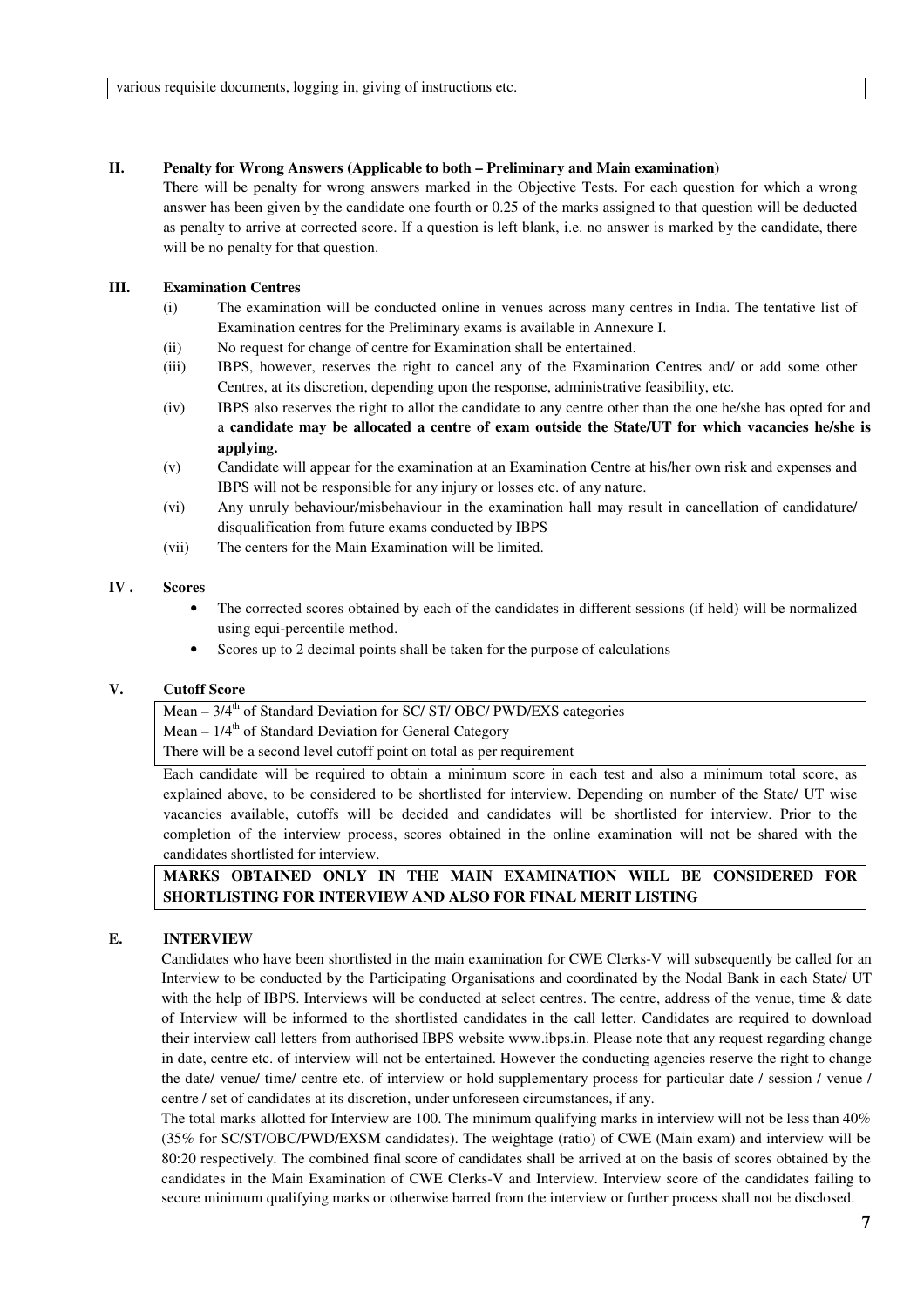A candidate should qualify both in the CWE and interview and be sufficiently high in the merit to be shortlisted for subsequent provisional allotment process, details of which will be made available subsequently on IBPS website.

**While appearing for the Interview, the candidate should produce valid prescribed documents given below.** 

**In the absence of documents candidature of the candidates shall be cancelled. IBPS/ Nodal Bank/ Participating organisations take no responsibility to receive/ connect any certificate/remittance/ document sent separately** 

### **List of Documents to be produced at the time of interview**(as applicable)

**The following documents in original and self attested photocopies** in support of the candidate's eligibility and identity are to be invariably submitted at the time of interview failing which the candidate may not be permitted to appear for the interview. **Non submission of requisite documents by the candidate at the time of interview will debar his candidature from further participation in the recruitment process.** 

- (i) Printout of the valid Interview Call Letter
- (ii) Valid system generated printout of the online application form registered for CWE Clerks-V
- (iii) Proof of Date of Birth (Birth Certificate issued by the Competent Municipal Authorities or SSLC/ Std. X Certificate with DOB)
- (iv) Photo Identify Proof as indicated in Point G of the advertisement
- (v) Mark-sheets & certificates for Graduation or equivalent qualification etc. Proper document from Board / University for having declared the result on or before 01.09.2015 has to be submitted.
- (vi) Caste Certificate issued by the competent authority in the prescribed format as stipulated by Government of India in the case of SC / ST / OBC category candidates.

In case of candidates belonging to OBC category, certificate should specifically contain a clause that the candidate does not belong to creamy layer section excluded from the benefits of reservation for Other Backward Classes in Civil post & services under Government of India. OBC caste certificate containing the Non-creamy layer clause should be valid as on the date of interview if called for (issued within one year prior to the date of interview if called for).Caste Name mentioned in certificate should tally letter by letter with Central Government list / notification.

**Candidates belonging to OBC category but coming under creamy layer and/ or if their caste does not find place in the Central List are not entitled to OBC reservation. They should indicate their category as General in the online application form.**

(vii) Disability certificate in prescribed format issued by the District Medical Board in case of Persons With Disability category

If the candidate has used the services of a Scribe at the time of CWE the duly filled in details of the scribe in the prescribed format

- (viii) Ex-Servicemen candidates: (i) Candidates who are released/ retired from Armed Forces are required to submit a certificate as per Proforma A. Such Ex-servicemen candidates have to produce a copy of the discharge Certificate / pension payment order and documentary proof of rank last / presently held (substantive as well as acting) at the time of interview. (ii) Candidates who are still in the Armed Forces and desirous of applying under Ex-Servicemen category should submit Proforma B from the Competent Authority showing his/her date of completion of specific period of engagement (SPE) along with the declaration in Proforma C. Such candidates whose SPE is completed on or before 31.08.2016 are eligible to apply. Such candidates have to submit a release letter and a self-declaration from the candidate that he/ she is entitled to benefits admissible to Ex-Servicemen as per Govt. of India rules (iii) Those candidates who have completed their initial period of assignment and who are on extended assignment are required to submit the certificate as per Proforma D. (iv) Dependents of Servicemen killed in action or those who have been severely disabled have to produce satisfactory documentary proof showing that they are Dependents of Servicemen killed in action or severely disabled and an affidavit stating that the relaxation is availed by one dependent of Ex-Servicemen or not availed by any Dependent of Servicemen killed in action or severely disabled
- (ix) Candidates serving in Government / quasi govt offices/ Public Sector Undertakings (including Nationalised Banks and Financial Institutions) are required to produce a "No Objection Certificate" from their employer at the time of interview, in the absence of which their candidature will not be considered and travelling expenses, if any, otherwise admissible, will not be paid. The No Objection Certificate should not be issued for appearing in interview for selection to any particular participating organization as the Common Recruitment Process is for all participating organisations. Production of such conditional NOCs at the time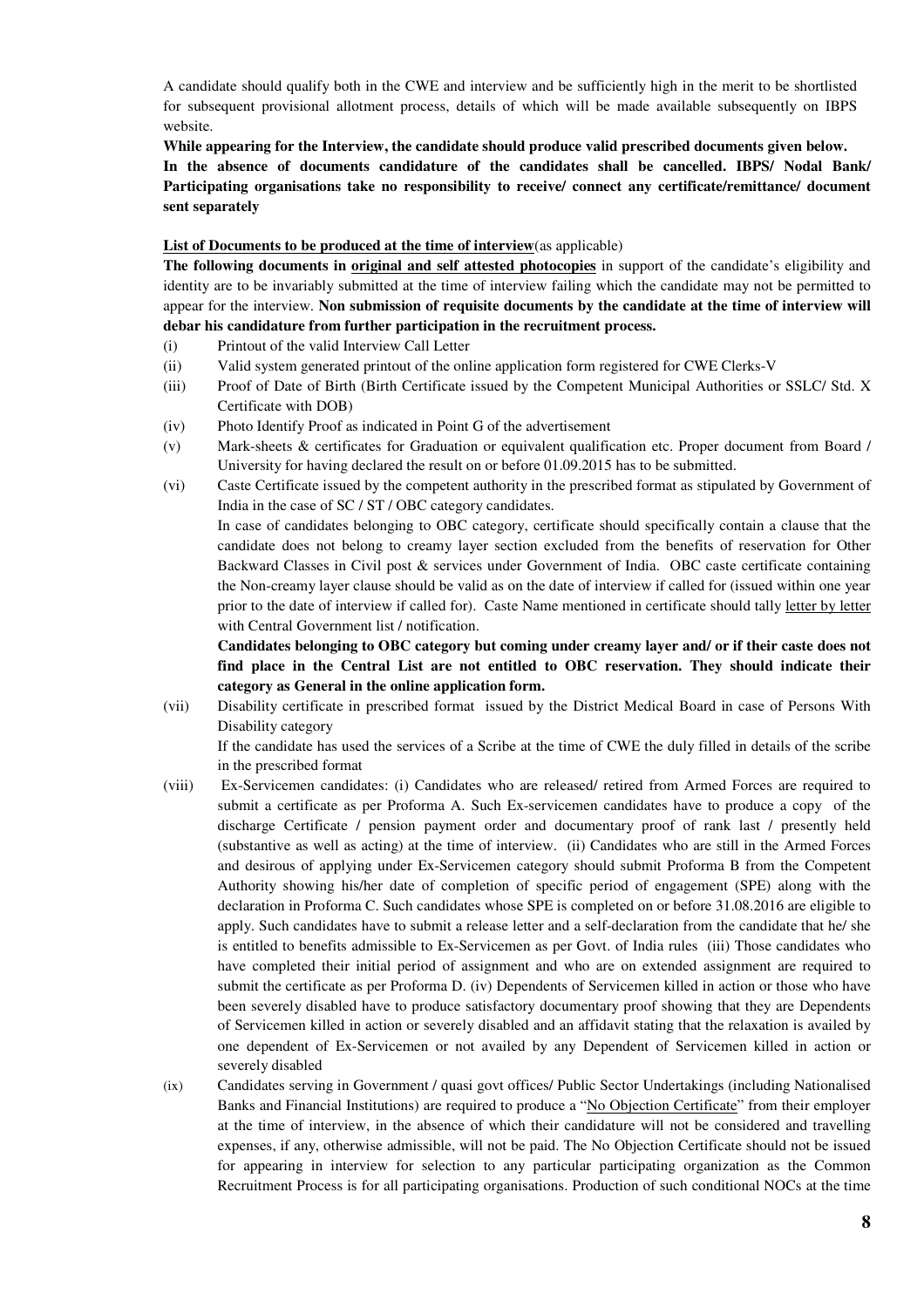of interview will not be considered and such candidates will not be permitted to participate in interview/will not be considered for further selection process.

- (x) Persons eligible for age relaxation under II (5) must produce the Death certificate of husband/ documents in support of Divorce or judicial separation and an affidavit/ declaration that they are not remarried
- (xi) Persons eligible for age relaxation under II (6) must produce the domicile certificate at the time of interview/ at any stage of the subsequent process from the District Jurisdiction where he / she had ordinarily resided or any other authority designated in this regard by the Government of Jammu & Kashmir to the effect that the candidate had ordinarily domiciled in the State of J&K during the period from 01.01.80 to 31.12.89.
- (xii) Persons eligible for age relaxation under II (7) must produce a certificate from the District Magistrate to the effect that they are eligible for relief in terms of the Rehabilitation Package for 1984 Riot Affected Persons sanctioned by the Government and communicated vide Ministry of Finance, Dept. of Financial Services communication No.F.No.9/21/2006-IR dated 27.07.2007.
- (xiii) Persons eligible for age relaxation under II (8) above must produce an affidavit/ certificate in support of their claim of belonging to Regular employees of the Union Carbide Factory, Bhopal retrenched from service (Applicable to Madhya Pradesh state only) category.
- (xiv) Experience certificates, if any
- (xv) Persons falling in categories (ii), (iii), (iv) and (v) of Point B (I) should produce a certificate of eligibility issued by the Govt. Of India
- (xvi) Any other relevant documents in support of eligibility

## **Note:- Candidates will not be allowed to appear for the interview if he/ she fails to produce the relevant eligibility documents as mentioned above.**

## **No documents shall be directly sent to IBPS by candidates before or after the interview.**

## **The Competent Authority for the issue of the certificate to SC / ST / OBC / PERSONS WITH DISABILITIES is as under (as notified by GOI from time to time):**

For Scheduled Castes / Scheduled Tribes / Other Backward Classes: (i) District Magistrate / Additional District Magistrate / Collector / Deputy Commissioner / Additional Deputy Commissioner / Deputy Collector / First Class Stipendiary Magistrate / City Magistrate / Sub-Divisional Magistrate (not below the rank of First Class Stipendiary Magistrate) / Taluk Magistrate / Executive Magistrate / Extra Assistant Commissioner (ii) Chief Presidency Magistrate/ Additional Chief Presidency Magistrate/ Presidency Magistrate (iii) Revenue Officer not below the rank of Tehsildar (iv ) Sub-divisional officer of the Area where the candidate and or his family normally resides.

For Persons with Disabilities: Authorised certifying authority will be the Medical Board at the District level consisting of Chief Medical Officer, Sub-Divisional Medical Officer in the District and an Orthopaedic / Ophthalmic / ENT Surgeon.

Prescribed Formats of SC, ST, OBC, PWD certificates, Proforma A, B, C, D as applicable for Ex-Servicemen can be downloaded from IBPS website www.ibps.in. Candidates belonging to these categories to be submitted at the time of interview are required to produce the certificates strictly in these formats only.

## **F. PROVISIONAL ALLOTMENT**

On completion of the interview process, depending on the state/UT wise vacancies to be filled in during the financial year 2016-17 based on the business needs of the Participating Organisations and as reported to IBPS, candidates shortlisted will be provisionally allotted to one of the Participating Organisations, based on merit-cum-preference keeping in view the spirit of Govt. Guidelines on reservation policy, various guidelines issued by Govt. of India/Others from time to time, administrative exigency, etc. No change in the data already registered by the candidate in the online application form is possible. A candidate belonging to reserved category, selected on the basis of norms without any relaxation as applicable to General Category, will be treated at par with a General category candidate for drawing up the merit list. Such candidates of reserved category listed on merit under unreserved category will be given provisional allotment first treating them notionally as reserved category candidates as per their preference of participating organisations. Please note that such a candidate will not be adjusted against a reserved post. However his/her provisional allotment to an Organisation shall be done by treating him/her as if he/she is a reserved category candidate.

In the event of two or more candidates having obtained the same score, merit order is decided as per date of birth (the candidate senior in age is placed before/ above the candidate junior in age), as per the prevailing practice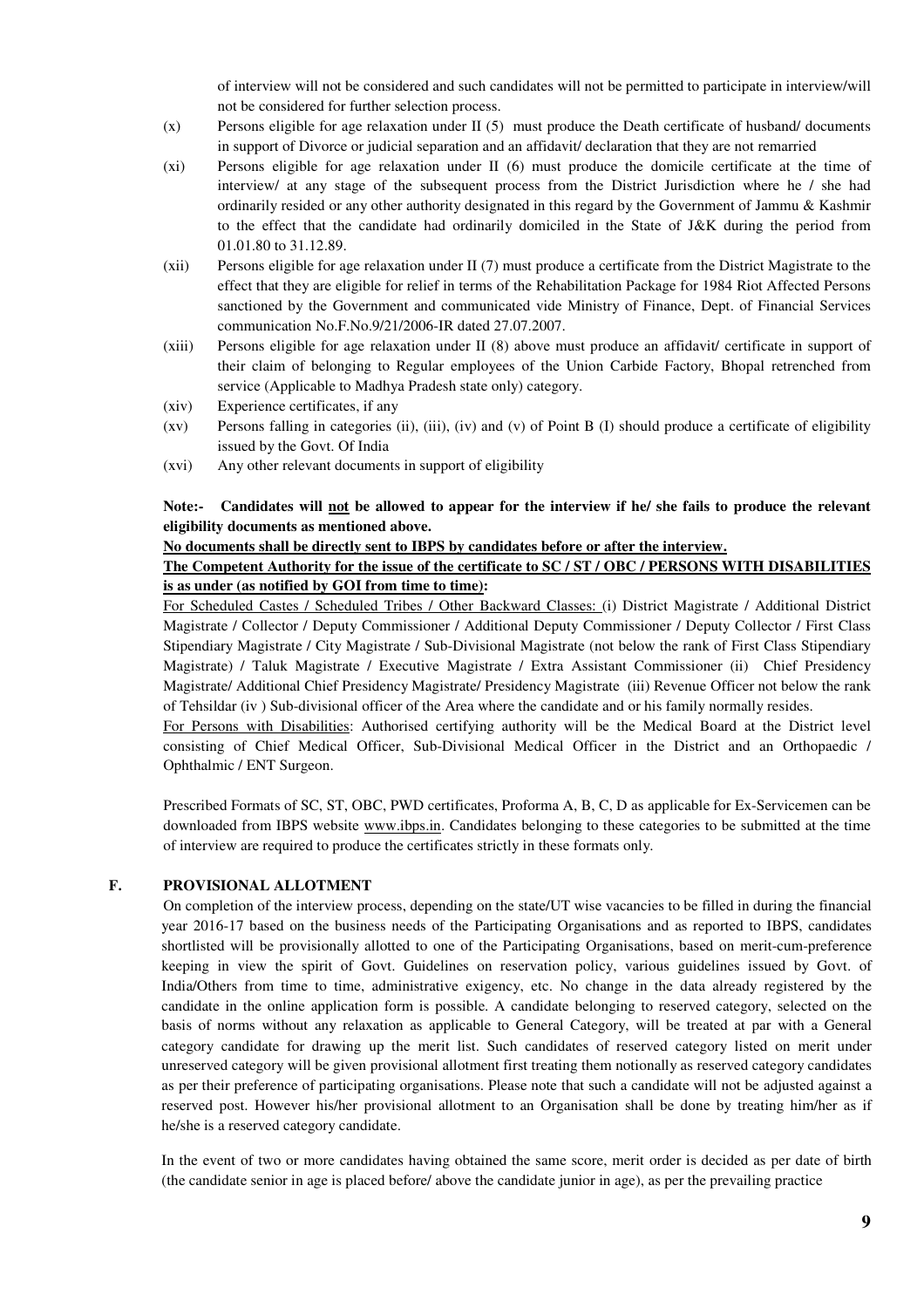The provisional allotment is subject to the candidate fulfilling the criteria for Participating Organisation and identity verification to the satisfaction of the allotted organisation. This does not constitute an offer of employment. In case it is detected at any stage of the recruitment process that, the candidate does not satisfy the eligibility criteria his/her candidature/ chance in the process shall stand forfeited.

A candidate who is provisionally allotted will forfeit his/her candidature/ chance for the process if he/she does not avail the offer of appointment from the Participating Organisation.

Issuance of offer of appointment including terms and conditions, formalities for verification, joining etc. is solely the decision of the Participating Organisations and shall be final and binding. IBPS shall have no role therein. Any queries in this regard shall be directed to the participating organisations only. A reserve list to the extent of approximately 10 percent of the vacancies under each category may be kept, subject to the availability of candidates. This does not guarantee provisional allotment to/recruitment by the Participating Organisation(s)/ other financial organisations. In the event of Participating Organisations/ other financial organisations providing further vacancies during April 2016-March 2017, provisional allotment will be carried out for the candidates in the reserve list. However if no vacancy is furnished by the Participating Organisations/ other financial organisations owing to exigencies or otherwise during the validity period the candidates under the reserve list will not be considered for provisional allotment. The reserve list will expire automatically on 31.03.2017 without any notice. Candidates who are not provisionally allotted or not in the reserve list will not be considered for any further process under CWE Clerks- V for vacancies for 2016-17.

**The decision of IBPS in provisional allotment of Organisations shall be final and binding upon the selected candidates. However IBPS reserves the right to cancel, re-allot Organisation-wise allocation/ change the process depending upon exigencies or otherwise.** 

### **G. IDENTITY VERIFICATION**

In the examination hall as well as at the time of interview, the call letter along with a photocopy of the candidate's photo identity (**bearing exactly the same name as it appears on the call letter**) such as PAN Card/ Passport/ Driving Licence/ Voter's Card/ Bank Passbook with photograph/ Photo identity proof issued by a Gazzetted Officer/ People's Representative along with a photograph / Identity Card issued by a recognised college/ university/ Aadhar card with a photograph/ Employee ID should be submitted to the invigilator for verification. The candidate's identity will be verified with respect to his/her details on the call letter, in the Attendance List and requisite documents submitted. **If identity of the candidate is in doubt the candidate may not be allowed to appear for the Examination/ interview.** 

**Ration Card and E-Aadhar card will not be accepted as valid id proof for this project.** 

**In case of candidates who have changed their name, will be allowed only if they produce original Gazette notification / their original marriage certificate / affidavit in original.** 

**Note: Candidates have to produce, in original, the same photo identity proof bearing the name as it appears on the online application form/ call letter and submit photocopy of the photo identity proof along with Examination call letter as well as the Interview Call Letter while attending the examination/ interview respectively, without which they will not be allowed to take up the examination/ interview.** 

#### **H. HOW TO APPLY**

Candidates can apply online only from 11.08.2015 **to** 01.09.2015 and no other mode of application will be accepted.

#### **Pre-Requisites for Applying Online**

Before applying online, candidates should—

- (i) scan their photograph and signature ensuring that both the photograph  $(4.5cm \times 3.5cm)$  and signature adhere to the required specifications as given in Annexure II to this Advertisement.
- (ii) Signature in CAPITAL LETTERS will NOT be accepted.
- (iii) keep the necessary details/documents ready to make **Online Payment** of the requisite application fee/ intimation charges
- (iv) have a valid personal email ID, which should be kept active till the completion of this round of Common Recruitment Process. IBPS may send call letters for the Examination etc. through the registered e-mail ID. Under no circumstances, a candidate should share with/mention e-mail ID to / of any other person. In case a candidate does not have a valid personal e-mail ID, he/she should create his/her new e-mail ID before applying on-line and must maintain that email account.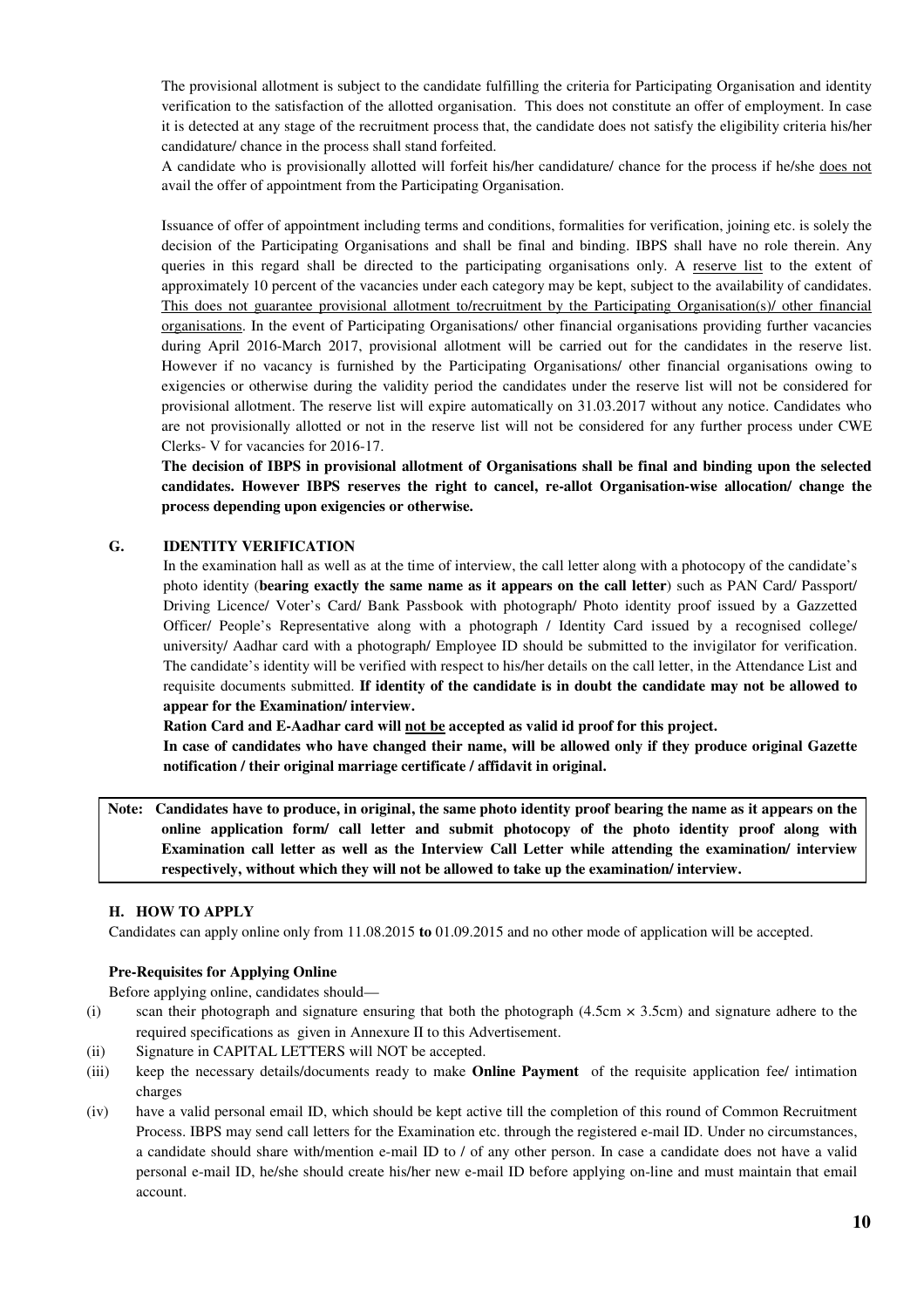### **Application Fees/ Intimation Charges Payable from 11.08.2015 to 01.09.2015 (Online payment), both dates inclusive, shall be as follows**

- Rs. 100/- for SC/ST/PWD/EXSM candidates.
- Rs. 600 /- for all others

Bank Transaction charges for Online Payment of application fees/ intimation charges will have to be borne by the candidate

### **Procedure for applying online**

- (1) Candidates are first required to go to the IBPS's website www.ibps.in and click on the Home Page to open the link "CWE Clerks" and then click on the option "CLICK HERE TO APPLY ONLINE FOR CWE- Clerks (CWE-Clerks-V )" to open the On-Line Application Form.
- (2) Candidates will have click on "CLICK HERE FOR NEW REGISTRATION" to register their application by entering their basic information in the online application form. After that a provisional registration number and password will be generated by the system and displayed on the screen. Candidate should note down the Provisional registration number and password. An Email & SMS indicating the Provisional Registration number and Password will also be sent. They can reopen the saved data using Provisional registration number and password and edit the particulars, if needed.
- (3) Candidates are required to upload their photograph and signature as per the specifications given in the Guidelines for Scanning and Upload of Photograph and Signature (Annexure II).
- (4) **Candidates are advised to carefully fill in the online application themselves as no change in any of the data filled in the online application will be possible/ entertained. Prior to submission of the online application candidates are advised to use the "SAVE AND NEXT" facility to verify the details in the online application form and modify the same if required. No change is permitted after clicking on FINAL SUBMIT Button. Visually Impaired candidates are responsible for carefully verifying/ getting the details filled in, in the online application form properly verified and ensuring that the same are correct prior to submission as no change is possible after submission.**

### **Mode of Payment**

Candidates have the option of making the payment of requisite fees/ intimation charges through the ONLINE mode only: **Payment of fees/ intimation charges via the ONLINE MODE** 

(i) Candidates should carefully fill in the details in the On-Line Application at the appropriate places very carefully and click on the "FINAL SUBMIT" button at the end of the On-Line Application format. Before pressing the "FINAL SUBMIT" button, candidates are advised to verify every field filled in the application. The name of the candidate or his /her father/husband etc. should be spelt correctly in the application as it appears in the certificates/mark sheets. Any change/alteration found may disqualify the candidature.

In case the candidate is unable to fill in the application form in one go, he/ she can save the data already entered. When the data is saved, a provisional registration number and password will be generated by the system and displayed on the screen. Candidate should note down the Provisional registration number and password. An Email & SMS indicating the Provisional Registration number and Password will also be sent. They can reopen the saved data using Provisional registration number and password and edit the particulars, if needed. This facility will be available for three times only. Once the application is filled in completely, candidate should submit the data.

- (ii) The application form is integrated with the payment gateway and the payment process can be completed by following the instructions.
- (iii) The payment can be made by using Debit Cards (RuPay/Visa/MasterCard/Maestro), Credit Cards, Internet Banking, IMPS, Cash Cards/ Mobile Wallets by providing information as asked on the screen.
- (iv) After Final Submit, an additional page of the application form is displayed wherein candidates may follow the instructions and fill in the requisite details.
- (v) If the online transaction has not been successfully completed then candidates are advised to login again with their provisional registration number and password and pay the Application Fees/ Intimation Charges online.
- (vi) On successful completion of the transaction, an e-receipt will be generated.
- (vii) Candidates are required to take a printout of the e-receipt and online application form. Please note that if the same cannot be generated online transaction may not have been successful.

Note:

- o After submitting your payment information in the online application form, please wait for the intimation from the server, DO NOT press Back or Refresh button in order to avoid double charge
- o For Credit Card users: All charges are listed in Indian Rupee. If you use a non-Indian credit card, your bank will convert to your local currency based on prevailing exchange rates.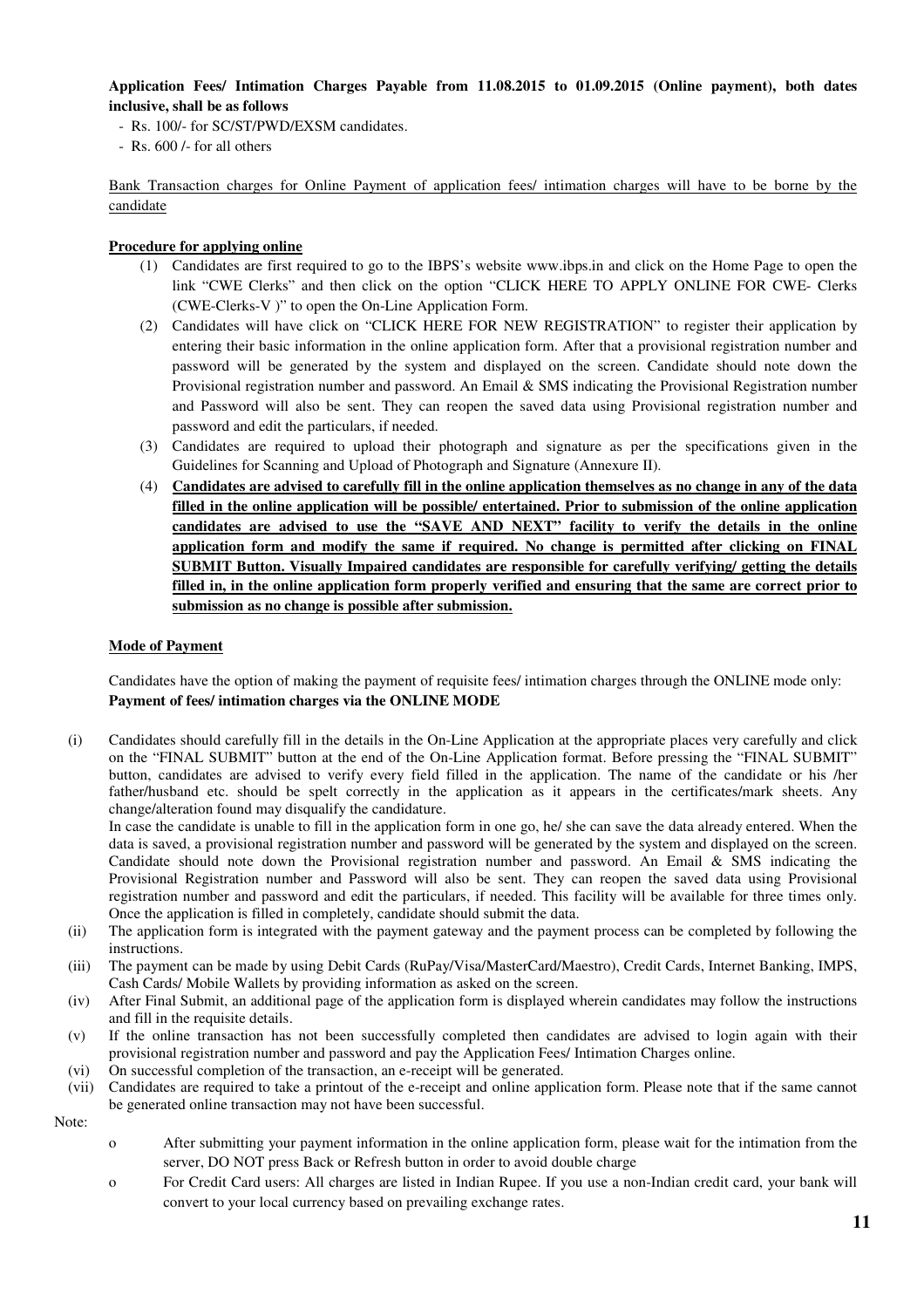o To ensure the security of your data, please close the browser window once your transaction is completed.

After completing the procedure of applying on-line including payment of fees / intimation charges, the candidate should take a printout of the system generated on-line application form, ensure the particulars filled in are accurate and retain it along with Registration Number and Password for future reference. They should not send this printout to the IBPS/ Banks.

**Please note that all the particulars mentioned in the online application including Name of the Candidate, Category, Date of Birth, Address, Mobile Number, Email ID, Centre of Examination, registration of preferences for Participating Organisations etc. will be considered as final and no change/modifications will be allowed after submission of the online application form. Candidates are hence advised to fill in the online application form with the utmost care as no correspondence regarding change of details will be entertained. IBPS will not be responsible for any consequences arising out of furnishing of incorrect and incomplete details in the application or omission to provide the required details in the application form.**

**An online application which is incomplete in any respect such as without proper passport size photograph and signature uploaded in the online application form/ unsuccessful fee payment will not be considered as valid.**

 **Candidates are advised in their own interest to apply on-line much before the closing date and not to wait till the last date for depositing the fee / intimation charges to avoid the possibility of disconnection/ inability/ failure to log on to the IBPS website on account of heavy load on internet/website jam.** 

 **IBPS does not assume any responsibility for the candidates not being able to submit their applications within the last date on account of the aforesaid reasons or for any other reason beyond the control of the IBPS.** 

 **Please note that the above procedure is the only valid procedure for applying. No other mode of application or incomplete steps would be accepted and such applications would be rejected.** 

Any information submitted by an applicant in his/ her application shall be binding on the candidate personally and he/she shall be liable for prosecution/ civil consequences in case the information/ details furnished by him/ her are found to be false at a later stage.

## **I. GENERAL INSTRUCTIONS**

- (1) **Candidates will have to invariably produce and submit the requisite documents such as valid call letter, a photocopy of photo-identity proof bearing the same name as it appears on the online submitted application form etc. at the time of examinations (Preliminary & Main) and interview respectively.**
- (2)Before applying for the post, the candidate should ensure that he/she fulfils the eligibility and other norms mentioned in this advertisement. Candidates are therefore advised to carefully read this advertisement and follow all the instructions given for submitting online application.
- (3) **A Candidate's admission to the examination/ shortlisting for interview/ and subsequent processes is strictly provisional. The mere fact that the call letter(s)/ provisional allotment has been issued to the candidate does not imply that his/ her candidature has been finally cleared by IBPS/ Participating Organisation. IBPS/ Participating Organisations would be free to reject any application, at any stage of the process, cancel the candidature of the candidate in case it is detected at any stage that a candidate does not fulfill the eligibility norms and/or that he/she has furnished any incorrect/false information/certificate/documents or has suppressed any material fact(s). If any of these shortcomings is/are detected after appointment in a Participating Organisation, his/her services are liable to be summarily terminated.**
- (4) Decision of Nodal Banks/Participating Organisations/ IBPS in all matters regarding eligibility of the candidate, the stages at which such scrutiny of eligibility is to be undertaken, qualifications and other eligibility norms, the documents to be produced for the purpose of the conduct of Examination, interview, verification etc. and any other matter relating to CWE Clerks-V will be final and binding on the candidate. No correspondence or personal enquiries shall be entertained by IBPS/ Participating Organisations in this behalf.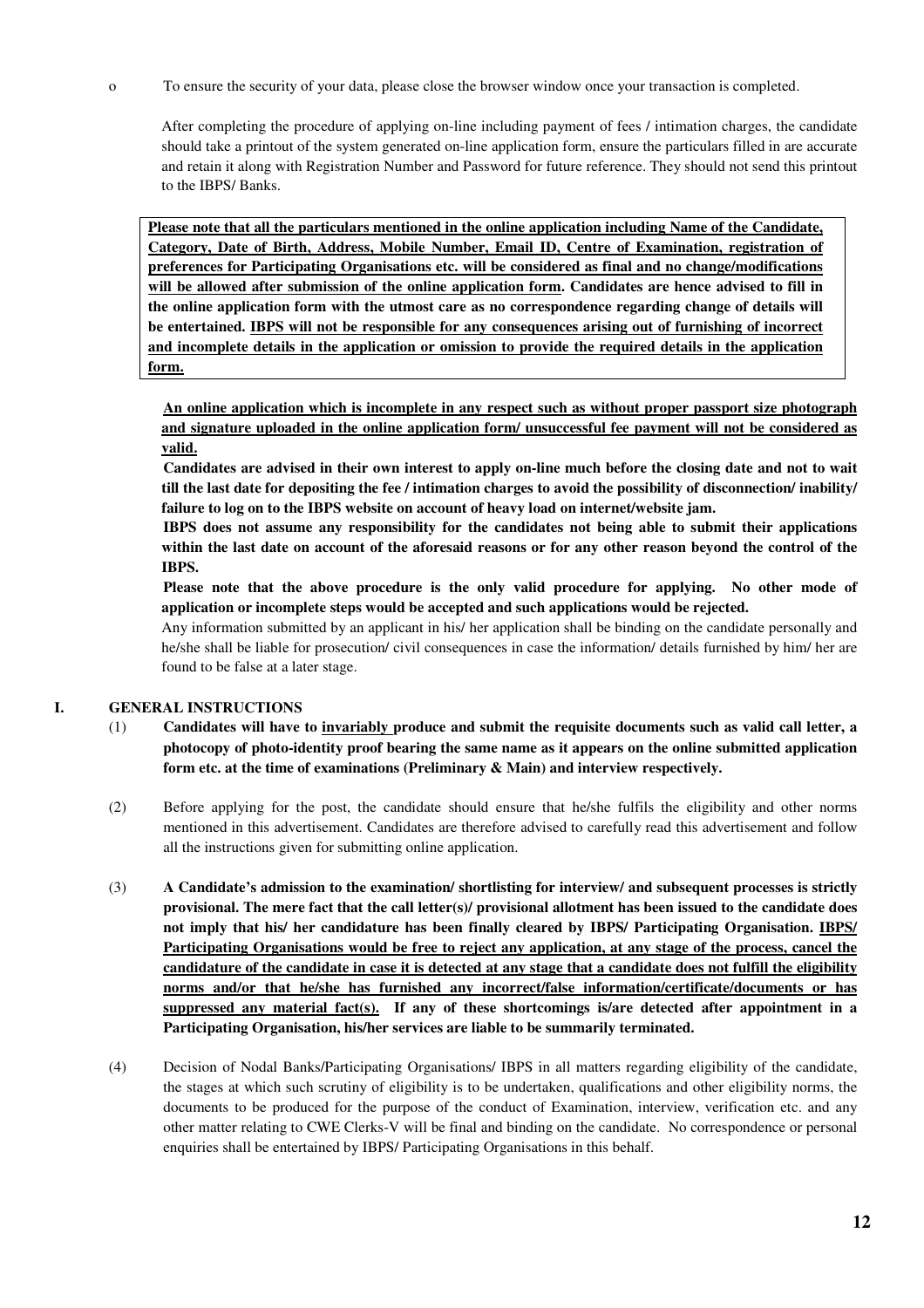- (5) **Not more than one application should be submitted by any candidate. In case of multiple Applications only the latest valid (completed) application will be retained and the application fee/ intimation charges paid for the other multiple registration(s) will stand forfeited. The scribe arranged by the candidate should not be a candidate for the examination (CWE Clerks-V). If violation of the above is detected at any stage of the process, candidature for CWE of both the candidate and the scribe will be cancelled. Multiple attendance/ appearances in the online examination and/ interview will be summarily rejected/ candidature cancelled.**
- (6) Online applications once registered will not be allowed to be withdrawn and/or the application fee/ intimation charges once paid will not be refunded nor be held in reserve for any other examination.
- (7) The candidate should indicate in the online application the State to which he/she opts for provisional allotment on selection. The option once exercised will be irrevocable.
- (8) Any resulting dispute arising out of this advertisement including the recruitment process shall be subject to the sole jurisdiction of the Courts situated at Mumbai.
- (9) Canvassing in any form will be a disqualification.

### (10) **Any request for change of address, details mentioned in the online application form will not be entertained.**

- (11) In case any dispute arises on account of interpretation of clauses in any version of this advertisement other than English, the English version available on IBPS website shall prevail.
- (12) A candidate should ensure that the signatures appended by him/her in all the places viz. in his/her call letter, attendance sheet etc. and in all correspondence with the IBPS/ Participating Organisations in future should be identical and there should be no variation of any kind.
- (13) **A recent, recognizable photograph** (4.5cm × 3.5cm) **should be uploaded by the candidate in the online application form and the candidate should ensure that copies of the same are retained for use at various stages of the process. Candidates are also advised not to change their appearance till the process is completed. Failure to produce the same photograph at various stages of the process or doubt about identity at any stage could lead to disqualification.**
- (14) The possibility of occurrence of some problem in the administration of the examination cannot be ruled out completely which may impact test delivery and/or result from being generated. In that event, every effort will be made to rectify such problem, which may include movement of candidates, delay in test. Conduct of a re-exam is at the absolute discretion of IBPS. Candidates will not have any claim for a re-test. Candidates not willing to move or not willing to participate in the delayed process of test delivery shall be summarily rejected from the process.
- (15) Candidates will have to appear for the interview at their own expense. However, eligible outstation SC/ST/Persons with Disabilities category candidates called for interview will be paid II class to & fro railway/ bus fare or actual expenses incurred, whichever is less, by shortest route on production of proof of travel (rail/ bus ticket etc.). The above concession will not be admissible to SC/ST/Persons with Disabilities category candidates who are already in service in Central / State Government, Corporations, Public Undertakings / Local Government, Institutions and Panchayats etc.
- (16) Nodal Banks/ Participating Organisations/ IBPS shall not be responsible for any application made/ wrong information provided by an unauthorized person / institution. Candidates are advised not to share/ mention their application details with/to anyone.
- (17) Appointment of provisionally allotted candidates is subject to his/her being declared medically fit, as per any other requirements of the Participating Organisation and subject to service and conduct rules of the Participating Organisation. Decision of Participating Organisations to which candidates are provisionally allotted will be final and binding on candidates. IBPS has no role to play here. **Any queries in this regard are to be made to the Participating Organisations only.**
- (18) IBPS reserves the right to change (cancel/ modify/ add) any of the criteria, method of selection and provisional allotment etc.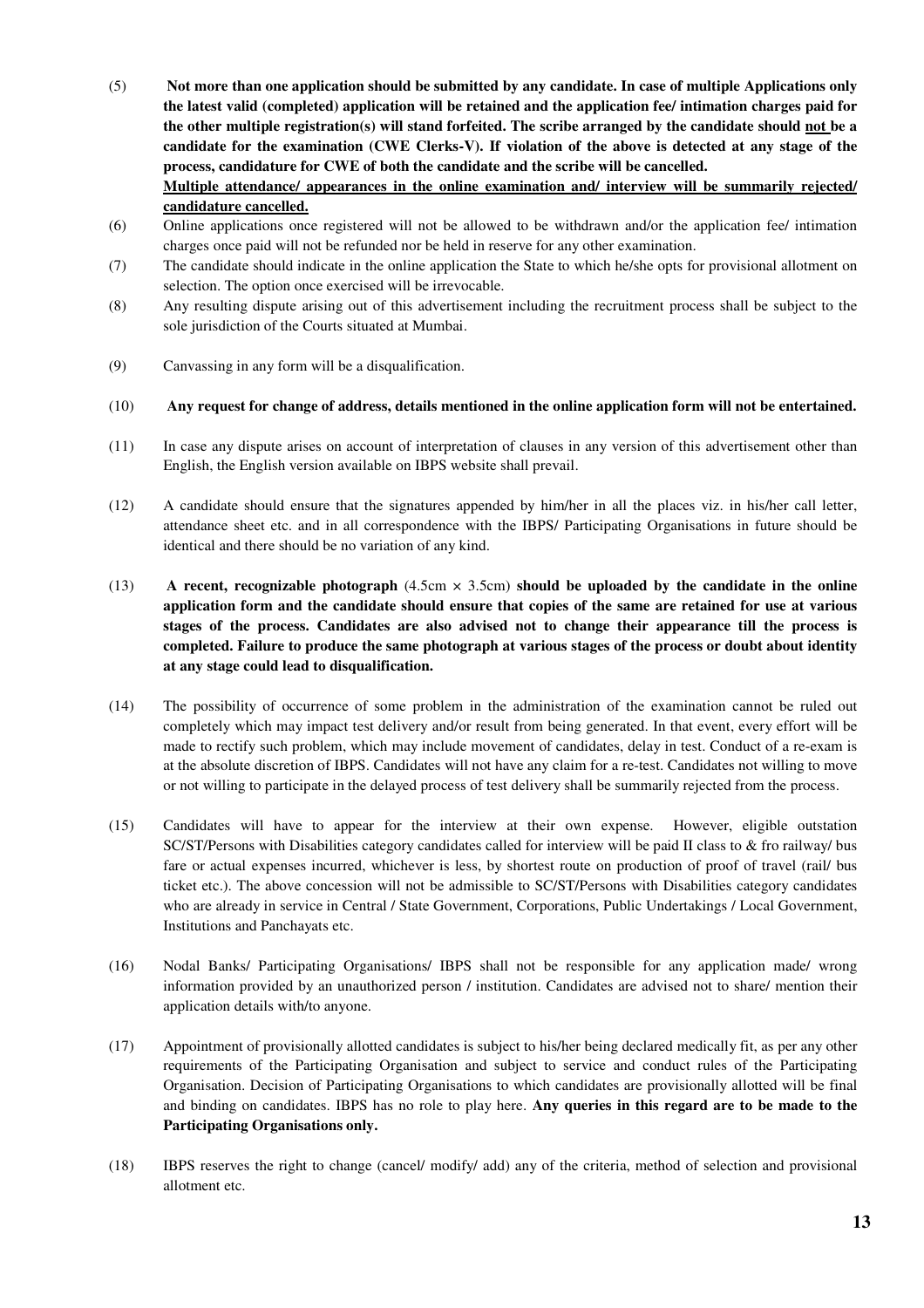(19) **Intimations will be sent by email and/ or sms only to the email ID and mobile number registered in the online application form for CWE Clerks-V.**

 IBPS shall not be responsible if the information/ intimations do not reach candidates in case of change in the mobile number, email address, technical fault or otherwise, beyond the control of IBPS and candidates are advised to keep a close watch on the authorised IBPS website www.ibps.in for latest updates.

- **(20) Order of preference for Participating Organisations has been inbuilt in the online application form. Candidates should necessarily indicate their order of preferences at this stage. No request for change in this connection shall be entertained.**
- **J. Use of Mobile Phones, pagers, calculator or any such devices:** 
	- **(a) Mobile phones, pagers or any other communication devices are not allowed inside the premises where the examination is being conducted. Any infringement of these instructions shall entail cancellation of candidature and disciplinary action including ban from future examinations.**
	- **(b) Candidates are advised in their own interest not to bring any of the banned items including mobile phones/ pagers to the venue of the examination, as arrangement for their safekeeping cannot be assured.**
	- **(c) Candidates are not permitted to use or have in possession calculators in examination premises.**

### **K. Action Against Candidates Found Guilty of Misconduct/ Use of Unfair Means**

Candidates are advised in their own interest that they should not furnish any particulars that are false, tampered with or fabricated and should not suppress any material information while submitting online application.

At the time of preliminary examination, main examination, interview or in a subsequent selection procedure, if a candidate is (or has been ) found

guilty of –

(i) using unfair means or

- (ii) impersonating or procuring impersonation by any person or
- (iii) misbehaving in the examination/ interview hall or disclosing, publishing, reproducing, transmitting, storing or facilitating transmission and storage of contents of the test(s) or any information therein in whole or part thereof in any form or by any means, verbal or written, electronically or mechanically for any purpose or
- (iv ) resorting to any irregular or improper means in connection with his/ her candidature or

(v) obtaining support for his/ her candidature by unfair means, or

(vi) carrying mobile phones or similar electronic devices of communication in the examination/ interview hall such a candidate may, in addition to rendering himself/ herself liable to criminal prosecution, be liable :

- (a) to be disqualified from the examination for which he/ she is a candidate
- (b) to be debarred either permanently or for a specified period from any examination conducted by IBPS

(c) for termination of service, if he/ she has already joined the Participating Organisation.

**Important: IBPS would be analysing the responses (answers) of individual candidates with other candidates to detect patterns of similarity of right and wrong answers. If in the analytical procedure adopted by IBPS in this regard, it is inferred/ concluded that the responses have been shared and scores obtained are not genuine/ valid, IBPS reserves right to cancel the candidature of the concerned candidates and the result of such candidates (disqualified) will be withheld.** 

## **L. CALL LETTERS**

The Centre, venue address, date and time for both preliminary and main examinations and interview shall be intimated in the respective Call Letter.

An eligible candidate should download his/her call letter from the IBPS website www.ibps.in by entering his/ her details i.e. Registration Number and Password/Date of Birth. No hard copy of the call letter/ Information Handout etc. will be sent by post/ courier.

**Intimations will be sent by email and/ sms to the email ID and mobile number registered in the online application form for CWE Clerks-V. IBPS/ Participating Organisations will not take responsibility for late receipt / non-receipt of any communication e-mailed/ sent via sms to the candidate due to change in the mobile number, email address, technical fault or otherwise beyond the control of IBPS/ Participating Organisations. Candidates are hence advised to regularly keep in touch with the authorised IBPS website www.ibps.in for details, updates and any information**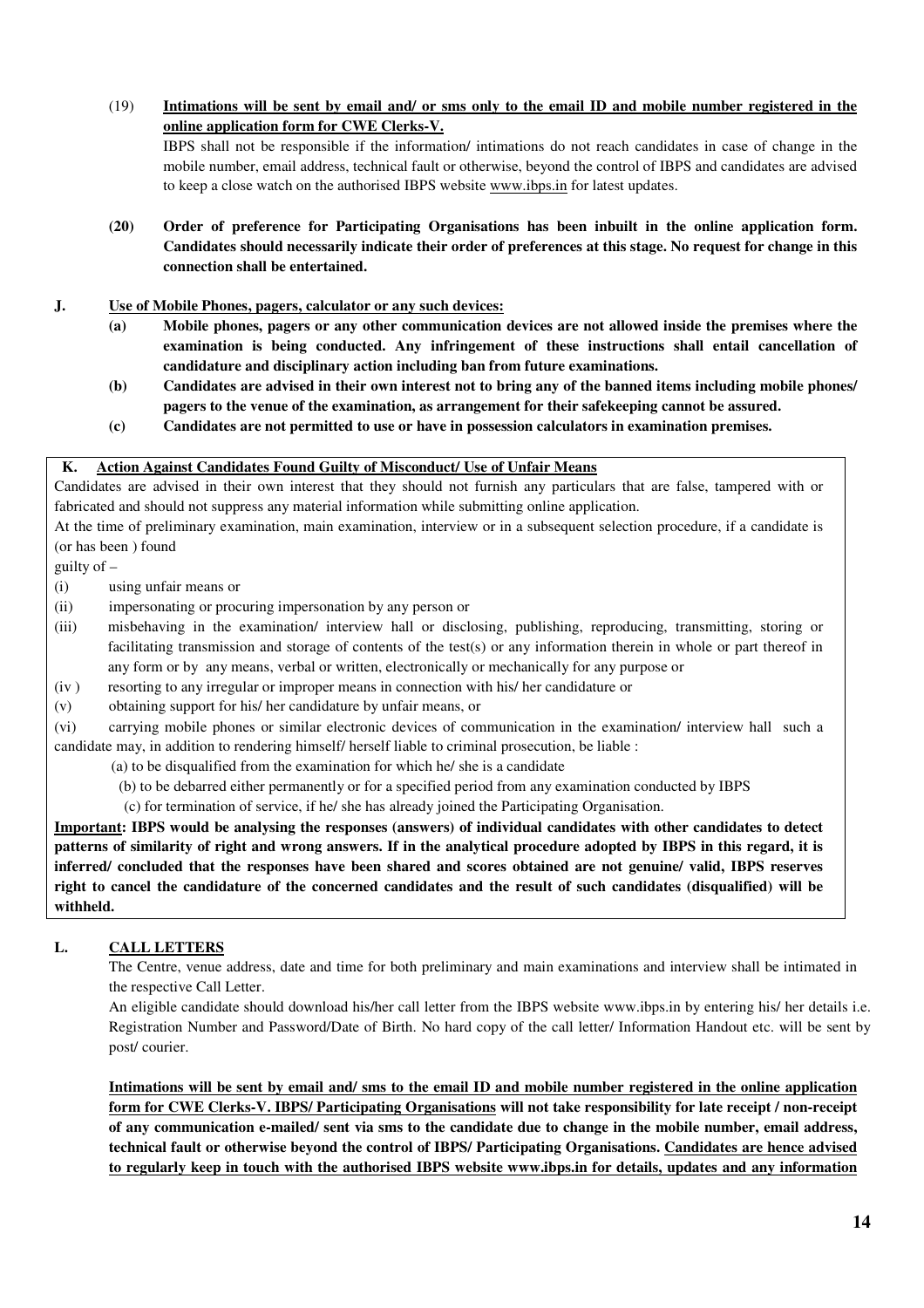**which may be posted for further guidance as well as to check their registered e-mail account from time to time during the recruitment process.** 

### **M. ANNOUNCEMENTS:**

All further announcements/ details pertaining to this process will only be published/ provided on IBPS authorised website www.ibps.in from time to time.

## **N. DISCLAIMER**

 **Instances for providing incorrect information and/or process violation by a candidate detected at any stage of the selection, process will lead to disqualification of the candidate from the selection process and he/she will not be allowed to appear in any of the common recruitment process in the future. If such instances go undetected during the current selection process but are detected subsequently, such disqualification will take place with retrospective affect. Clarifications / decisions given / to be given by the Director, IBPS, regarding process for recruitment of clerks in Participating Organisations (CWE CLERKS-V) shall be final and binding.** 

**Mumbai Director Date: 26.07.2015 IBPS**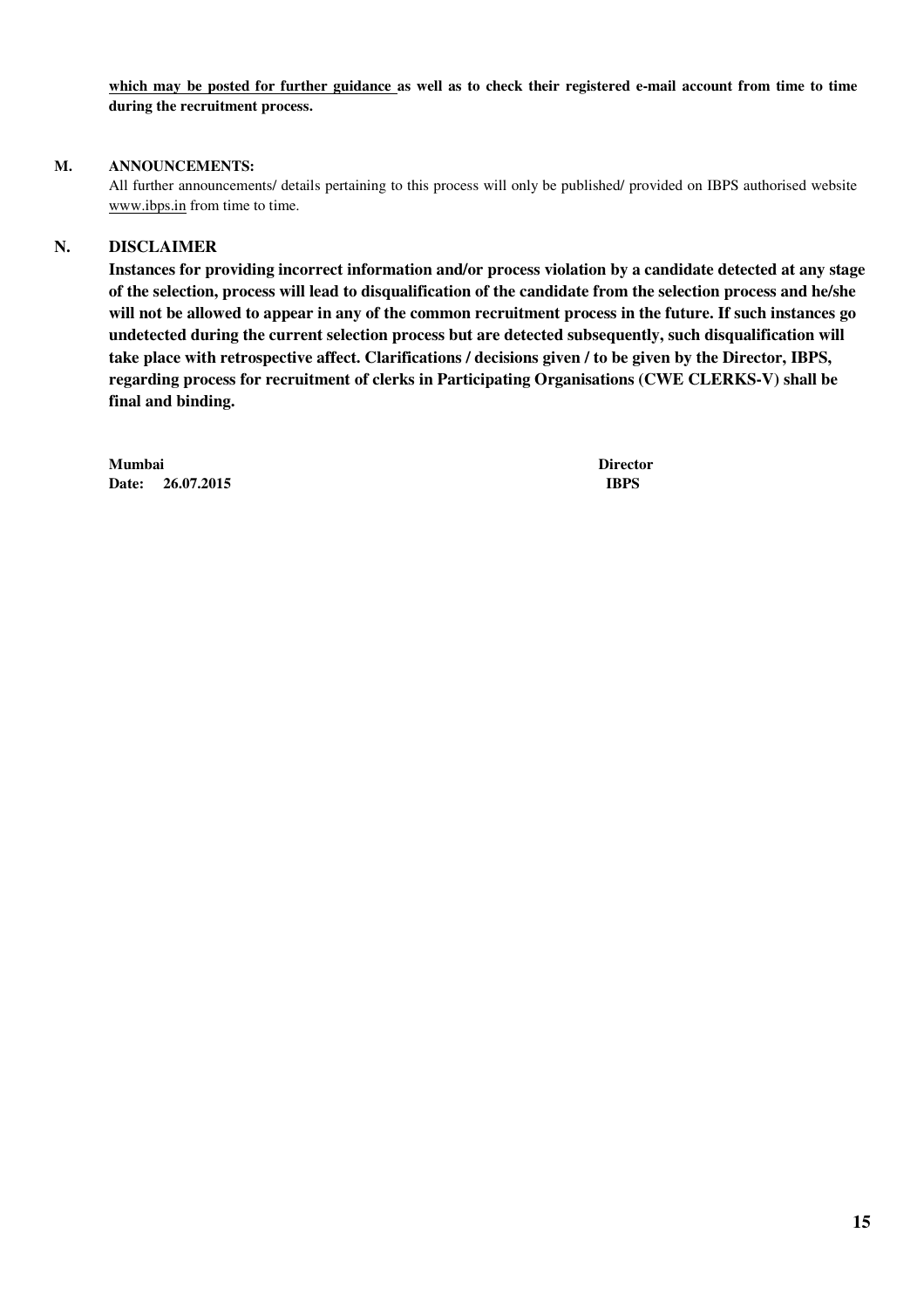#### **ANNEXURE I**

#### **EXAMINATION CENTRES – Preliminary Examination (Tentative List)**

The examination may be held at the following centres and the address of the venue will be advised in the call letters. IBPS, however, reserves the right to cancel any of the Examination Centres and/ or add some other Centres, at its discretion, depending upon the response, administrative feasibility, etc. IBPS also reserves the right to allot the candidate to any centre other than the one he/she has opted for.

| <b>State Code</b> | State /UT / NCR   | <b>Centre</b>       |
|-------------------|-------------------|---------------------|
| 11                | Andaman & Nicobar | Port Blair          |
| $\overline{12}$   | Andhra Pradesh    | Chirala             |
|                   |                   | Chittoor            |
|                   |                   | Guntur              |
|                   |                   | Hyderabad           |
|                   |                   | Kakinada            |
|                   |                   | Kurnool             |
|                   |                   | Nellore             |
|                   |                   | Ongole              |
|                   |                   | Puttur              |
|                   |                   | Rajahmundry         |
|                   |                   | Srikakulam          |
|                   |                   | Tirupati            |
|                   |                   | Vijaywada           |
|                   |                   | Vishakhapatnam      |
|                   |                   | Vizianagaram        |
| 13                | Arunachal Pradesh | Itanagar            |
|                   |                   | Naharlagun          |
| $\overline{14}$   | Assam             | Dibrugarh           |
|                   |                   | Guwahati            |
|                   |                   | Jorhat              |
|                   |                   | Kokrajhar           |
|                   |                   | Silchar             |
|                   |                   | Tezpur              |
| 15                | <b>Bihar</b>      | Arrah               |
|                   |                   | Aurangabad          |
|                   |                   | Bhagalpur           |
|                   |                   | <b>Bihar Sharif</b> |
|                   |                   | Darbhanga           |
|                   |                   | Gaya                |
|                   |                   | Hajipur             |
|                   |                   | Muzzafarpur         |
|                   |                   | Patna               |
|                   |                   | Purnea              |
|                   |                   | Samastipur          |
|                   |                   | Siwan               |
| 16                | Chandigarh        | Chandigarh          |
| $\overline{17}$   | Chhattisgarh      | Bhilai              |
|                   |                   | Bilaspur            |
|                   |                   | Raipur              |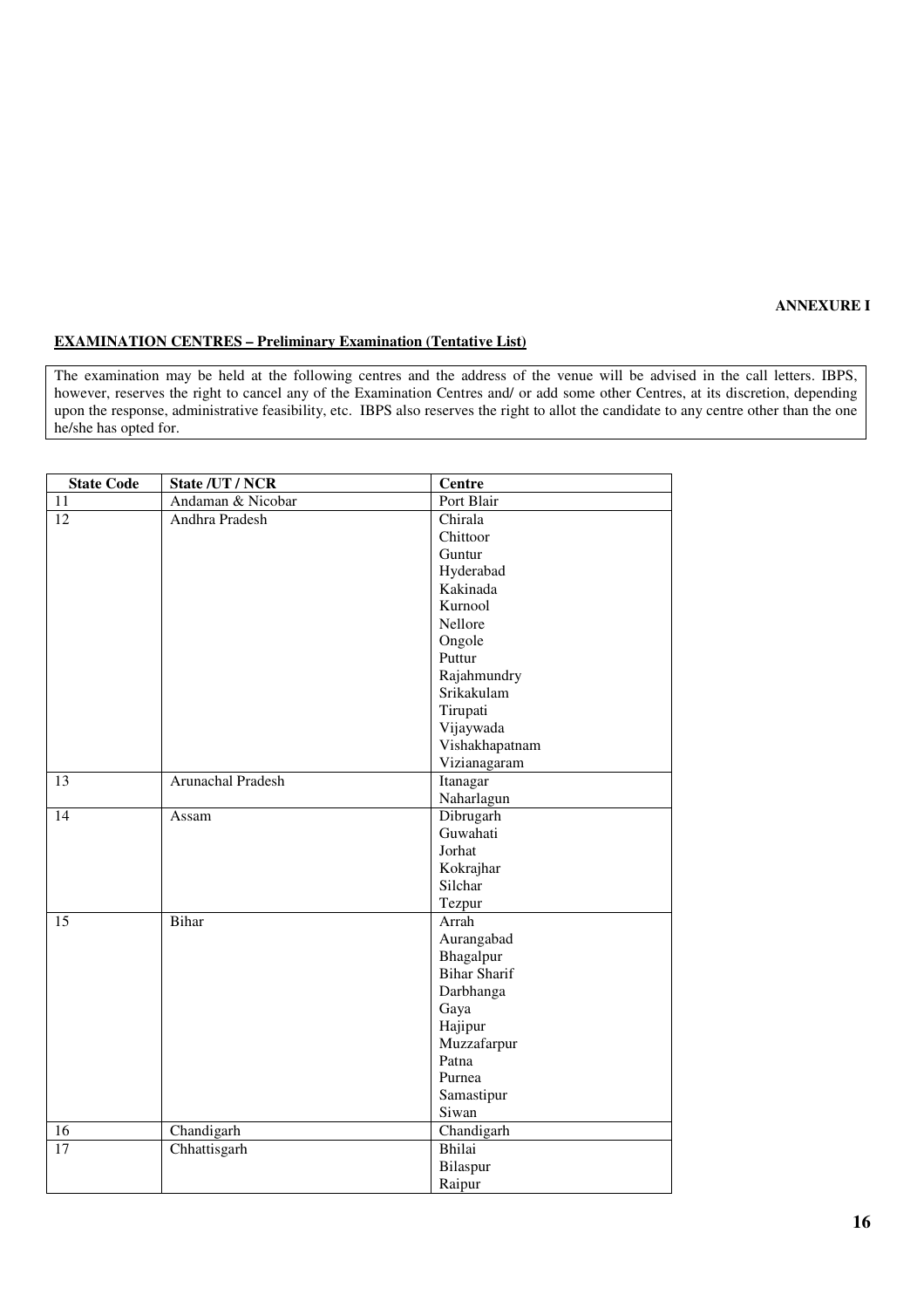| 18              | Dadra & Nagar Haveli | Surat         |
|-----------------|----------------------|---------------|
| $\overline{19}$ | Daman & Diu          | Jamnagar      |
| $\overline{20}$ | Delhi                | Bahadurgarh   |
|                 |                      | Delhi         |
|                 |                      | Faridabad     |
|                 |                      | Ghaziabad     |
|                 |                      | Greater Noida |
|                 |                      | Gurgaon       |
| 21              | Goa                  | Panaji        |
|                 |                      | Verna         |
|                 |                      |               |
| 22              | Gujarat              | Ahmedabad     |
|                 |                      | Anand         |
|                 |                      | Gandhinagar   |
|                 |                      | Himatnagar    |
|                 |                      | Jamnagar      |
|                 |                      | Mehsana       |
|                 |                      | Rajkot        |
|                 |                      | Surat         |
|                 |                      | Vadodara      |
| 23              | Haryana              | Ambala        |
|                 |                      | Hissar        |
|                 |                      | Karnal        |
|                 |                      | Kurukshetra   |
|                 |                      | Palwal        |
|                 |                      | Panipat       |
|                 |                      | Rohtak        |
|                 |                      | Sonipat       |
|                 |                      | Yamuna Nagar  |
| 24              | Himachal Pradesh     | Baddi         |
|                 |                      | Bilaspur      |
|                 |                      | Dharamshala   |
|                 |                      | Hamirpur      |
|                 |                      | Kangra        |
|                 |                      | Kullu         |
|                 |                      | Mandi         |
|                 |                      | Shimla        |
|                 |                      | Sirmaur       |
|                 |                      | Solan<br>Una  |
| 25              | Jammu & Kashmir      | Jammu         |
|                 |                      | Kathua        |
|                 |                      | Samba         |
|                 |                      | Srinagar      |
| 26              | Jharkhand            | Bokaro        |
|                 |                      | Dhanbad       |
|                 |                      | Hazaribagh    |
|                 |                      | Jamshedpur    |
|                 |                      | Ranchi        |
| 27              | Karnataka            | Belgaum       |
|                 |                      | Bengaluru     |
|                 |                      | Bidar         |
|                 |                      | Gulbarga      |
|                 |                      | Hubli         |
|                 |                      | Mangalore     |
|                 |                      | Mysore        |
|                 |                      | Shimoga       |
|                 |                      | Udipi         |
| 28              | Kerala               | Alappuzha     |
|                 |                      | Kannur        |
|                 |                      | Kochi         |
|                 |                      | Kollam        |
|                 |                      | Kottayam      |
|                 |                      | Kozhikode     |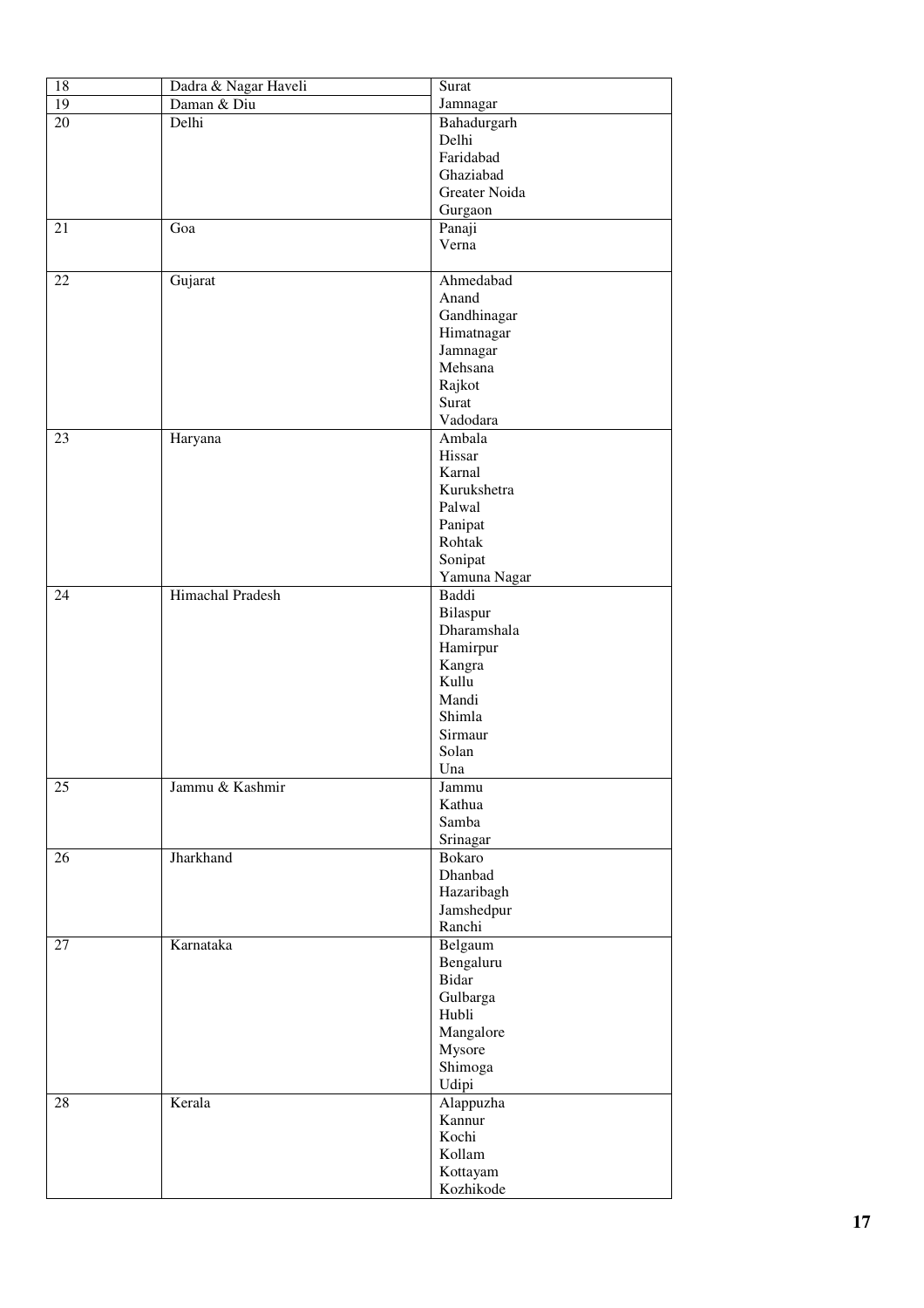|    |                | Malappuram        |
|----|----------------|-------------------|
|    |                | Palakkad          |
|    |                | Thiruvananthpuram |
|    |                | Thrichur          |
| 29 | Lakshwadweep   | Kavarrati         |
| 30 | Madhya Pradesh | Bhopal            |
|    |                | Gwalior           |
|    |                | Indore            |
|    |                | Jabalpur          |
|    |                | Sagar             |
|    |                | Satna             |
|    |                | Ujjain            |

| 31 | Maharashtra | Amaravati<br>Aurangabad<br>Chandrapur<br>Dhule<br>Jalgaon<br>Kolhapur<br>Latur<br>Mumbai/Thane/Navi Mumbai<br>Nagpur<br>Nanded<br><b>Nasik</b><br>Pune<br>Ratnagiri<br>Sangli<br>Satara |
|----|-------------|-----------------------------------------------------------------------------------------------------------------------------------------------------------------------------------------|
| 32 | Manipur     | Imphal                                                                                                                                                                                  |
| 33 | Meghalaya   | Ri-Bhoi<br>Shillong                                                                                                                                                                     |
| 34 | Mizoram     | Aizawl                                                                                                                                                                                  |
| 35 | Nagaland    | Kohima                                                                                                                                                                                  |
| 36 | Odisha      | Angul<br>Balasore<br>Bargarh<br>Baripada<br>Berhampur(Ganjam)<br>Bhubaneshwar<br>Cuttack<br>Dhenkanal<br>Jharsuguda<br>Rourkela<br>Sambalpur                                            |
| 37 | Puducherry  | Puducherry                                                                                                                                                                              |
| 38 | Punjab      | Amritsar<br>Bhatinda<br>Fategarh Sahib<br><b>Jalandhar</b><br>Ludhiana<br>Mohali<br>Pathankot<br>Patiala<br>Phagwara<br>Sangrur                                                         |
| 39 | Rajasthan   | Ajmer<br>Alwar<br>Bhilwara<br>Bikaner                                                                                                                                                   |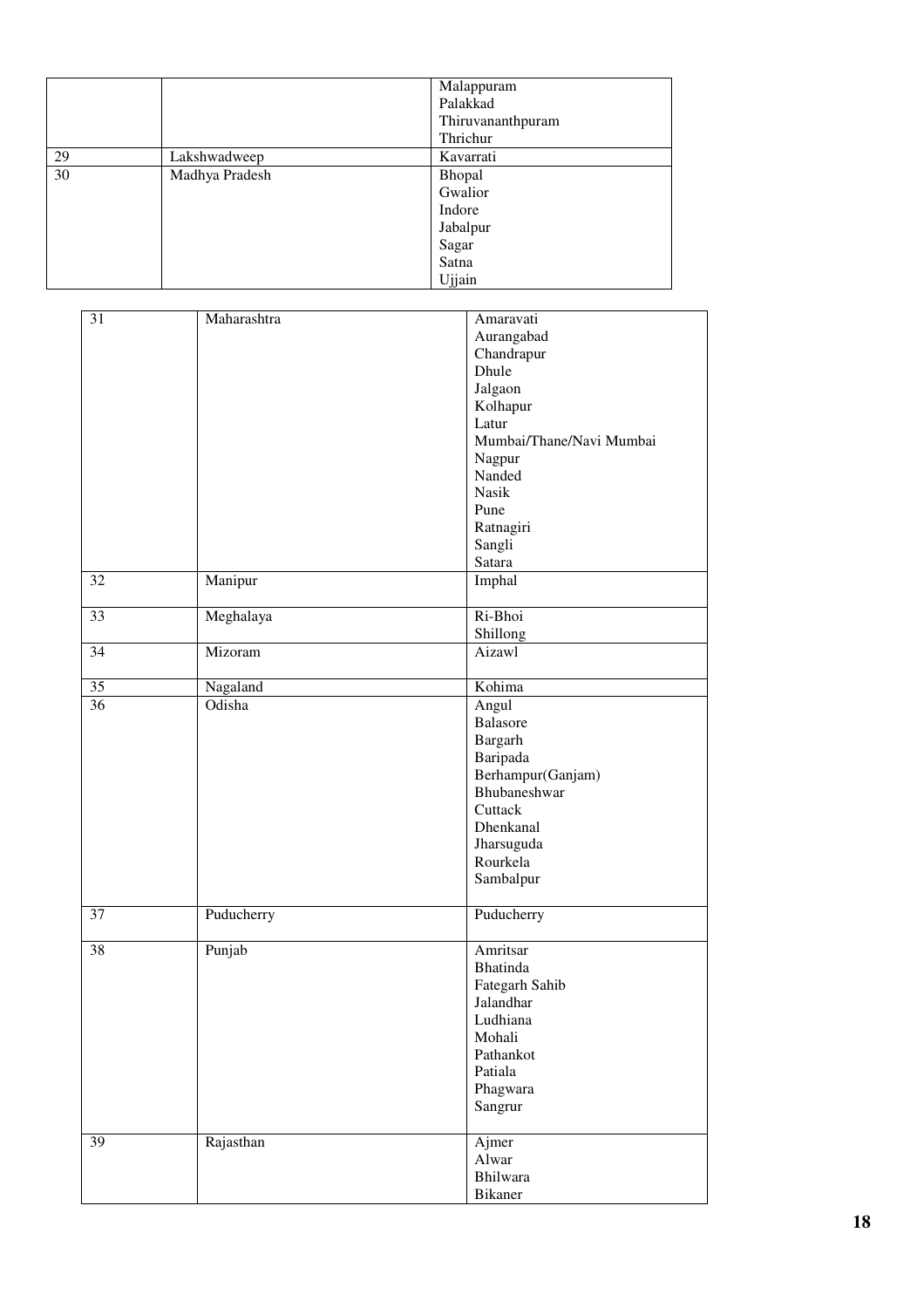|    |                      | Jaipur                |
|----|----------------------|-----------------------|
|    |                      | Jodhpur               |
|    |                      | Kota                  |
|    |                      | Sikar                 |
|    |                      | Udaipur               |
| 40 | Sikkim               | Gangtok               |
| 41 | Tamilnadu            | Chennai               |
|    |                      | Coimbatore            |
|    |                      | Dindigul              |
|    |                      | Krishnagiri           |
|    |                      | Madurai               |
|    |                      |                       |
|    |                      | Nagercoil<br>Namakkal |
|    |                      |                       |
|    |                      | Perambalur            |
|    |                      | Salem                 |
|    |                      | Thanjavur             |
|    |                      | Thiruchirapalli       |
|    |                      | Thoothukodi           |
|    |                      | Tirunelvelli          |
|    |                      | Vellore               |
| 42 | Telangana            | Hyderabad             |
|    |                      | Karimnagar            |
|    |                      | Khammam               |
|    |                      | Warangal              |
| 43 | Tripura              | Agartala              |
| 44 | <b>Uttar Pradesh</b> | Agra                  |
|    |                      | Aligarh               |
|    |                      | Allahabad             |
|    |                      | <b>Bareilly</b>       |
|    |                      | Bulandhshaher         |
|    |                      | Gorakhpur             |
|    |                      | Jhansi                |
|    |                      | Kanpur                |
|    |                      | Lucknow               |
|    |                      | Mathura               |
|    |                      | Meerut                |
|    |                      | Moradabad             |
|    |                      | Muzaffarnagar         |
|    |                      | Unnao                 |
|    |                      | Varanasi              |
| 45 | Uttarakhand          | Dehradun              |
|    |                      | Haldwani              |
|    |                      | Haridwar              |
|    |                      | Roorkee               |
| 46 | West Bengal          | Asansol               |
|    |                      | Bardhaman             |
|    |                      | Berhampur             |
|    |                      | Dumkal                |
|    |                      | Durgapur              |
|    |                      | Greater Kolkata       |
|    |                      | Hooghly               |
|    |                      | Howrah                |
|    |                      | Kalyani               |
|    |                      | Kolkata               |
|    |                      | Siliguri              |
|    |                      |                       |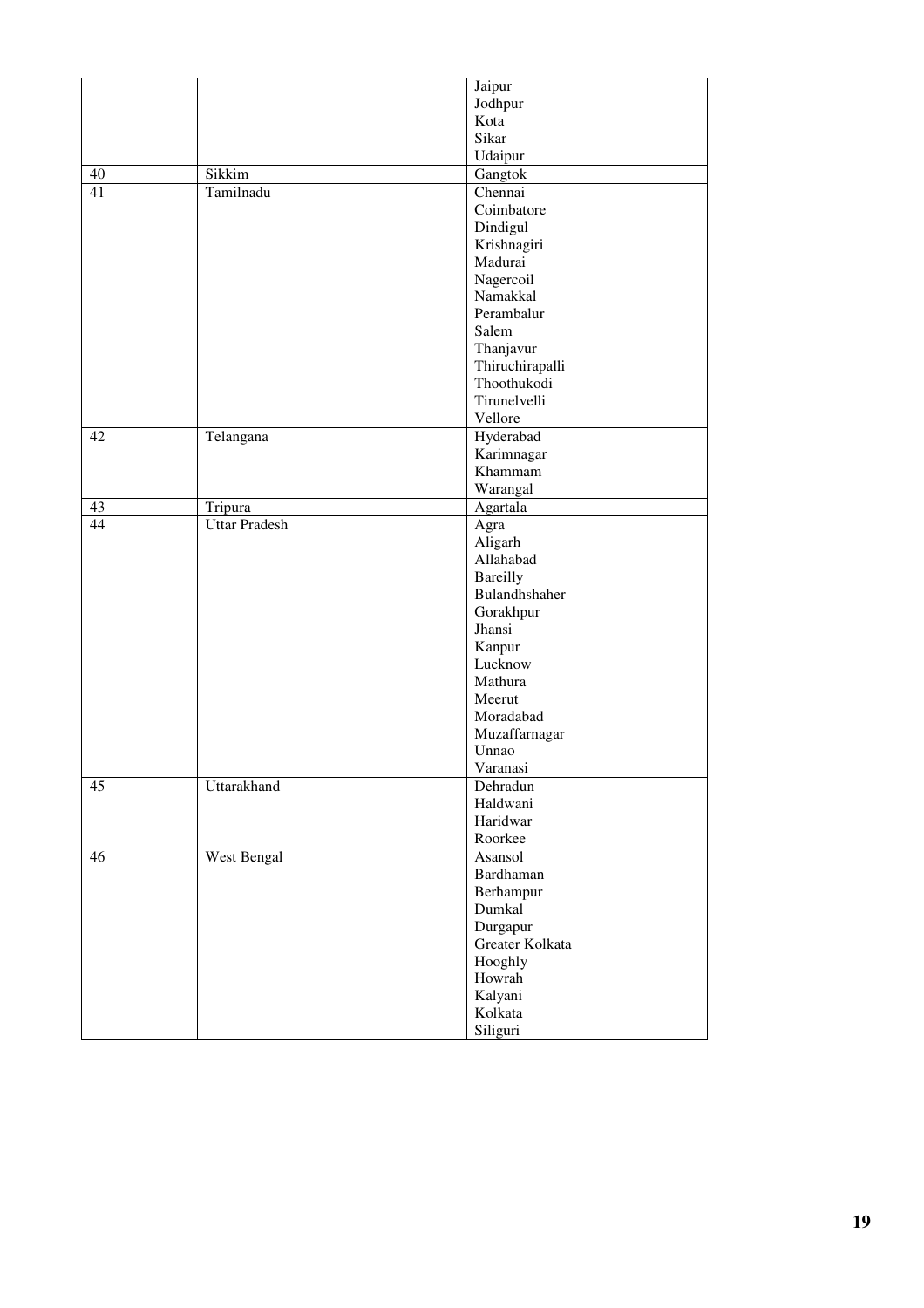**Annexure II** 

## **Guidelines for scanning and Upload of Photograph** (4.5cm × 3.5cm) **& Signature**

Before applying online a candidate will be required to have a scanned (digital) image of his/her photograph and signature as per the specifications given below.

#### **Photograph Image:**

- **-** Photograph must be a recent passport style colour picture.
- **-** Make sure that the picture is in colour, taken against a light-coloured, preferably white, background.
- **-** Look straight at the camera with a relaxed face

**-** If the picture is taken on a sunny day, have the sun behind you, or place yourself in the shade, so that you are not squinting and there are no harsh shadows

- **-** If you have to use flash, ensure there's no "red-eye"
- **-** If you wear glasses make sure that there are no reflections and your eyes can be clearly seen.
- **-** Caps, hats and dark glasses are not acceptable. Religious headwear is allowed but it must not cover your face.
- **-** Dimensions 200 x 230 pixels (preferred)
- **-** Size of file should be between 20kb–50 kb

**-** Ensure that the size of the scanned image is not more than 50kb. If the size of the file is more than 50 kb, then adjust the settings of the scanner such as the DPI resolution, no. of colours etc., during the process of scanning.

#### **Signature Image:**

- **-** The applicant has to sign on white paper with Black Ink pen.
- **-** The signature must be signed only by the applicant and not by any other person.
- **-** The signature will be used to put on the Call Letter and wherever necessary.
- **-** If the Applicant's signature on the answer script, at the time of the examination, does not match the signature on the Call Letter, the applicant will be disqualified.
- **-** Dimensions 140 x 60 pixels (preferred)
- **-** Size of file should be between 10kb 20kb
- **-** Ensure that the size of the scanned image is not more than 20kb
- **- Signature in CAPITAL LETTERS shall NOT be accepted.**

#### **Scanning the photograph & signature:**

- **-** Set the scanner resolution to a minimum of 200 dpi (dots per inch)
- **-** Set Color to True Color
- **-** File Size as specified above
- **-** Crop the image in the scanner to the edge of the photograph/signature, then use the upload editor to crop the image to the final size (as specified above).

**-** The image file should be JPG or JPEG format. An example file name is : image01.jpg or image01.jpeg Image dimensions can be checked by listing the folder files or moving the mouse over the file image icon.

**-** Candidates using MS Windows/MSOffice can easily obtain photo and signature in .jpeg format not exceeding 50kb & 20kb respectively by using MS Paint or MSOffice Picture Manager. Scanned photograph and signature in any format can be saved in .jpg format by using 'Save As' option in the File menu and size can be reduced below 50 kb (photograph)  $\&$  20 kb(signature) by using crop and then resize option (Please see point (i)  $\&$  (ii) above for the pixel size) in the 'Image' menu. Similar options are available in other photo editor also.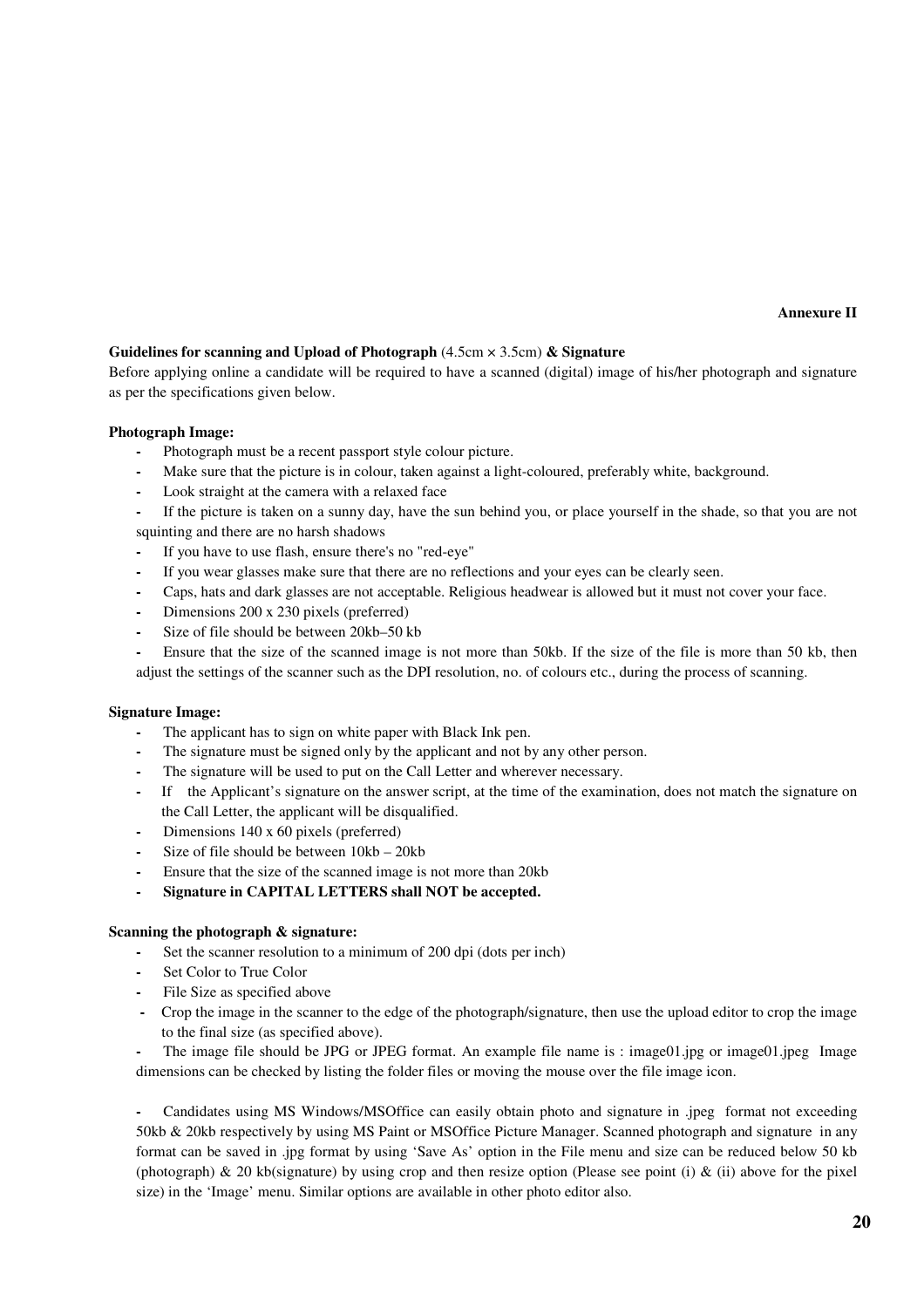**-** If the file size and format are not as prescribed, an error message will be displayed.

**-** While filling in the Online Application Form the candidate will be provided with a link to upload his/her photograph and signature.

### **Procedure for Uploading the Photograph and Signature**

- **-** There will be two separate links for uploading Photograph and Signature
- **-** Click on the respective link "Upload Photograph / Signature"
- **-** Browse and Select the location where the Scanned Photograph / Signature file has been saved.
- **-** Select the file by clicking on it
- **-** Click the 'Open/Upload' button

### **Your Online Application will not be registered unless you upload your photograph and signature as specified. Note:**

- (1) In case the face in the photograph or signature is unclear the candidate's application may be rejected. After uploading the photograph/ signature in the online application form candidates should check that the images are clear and have been uploaded correctly. In case the photograph or signature is not prominently visible, the candidate may edit his/ her application and re-upload his/ her photograph or signature, prior to submitting the form.
- (2) After registering online candidates are advised to take a printout of their system generated online application forms.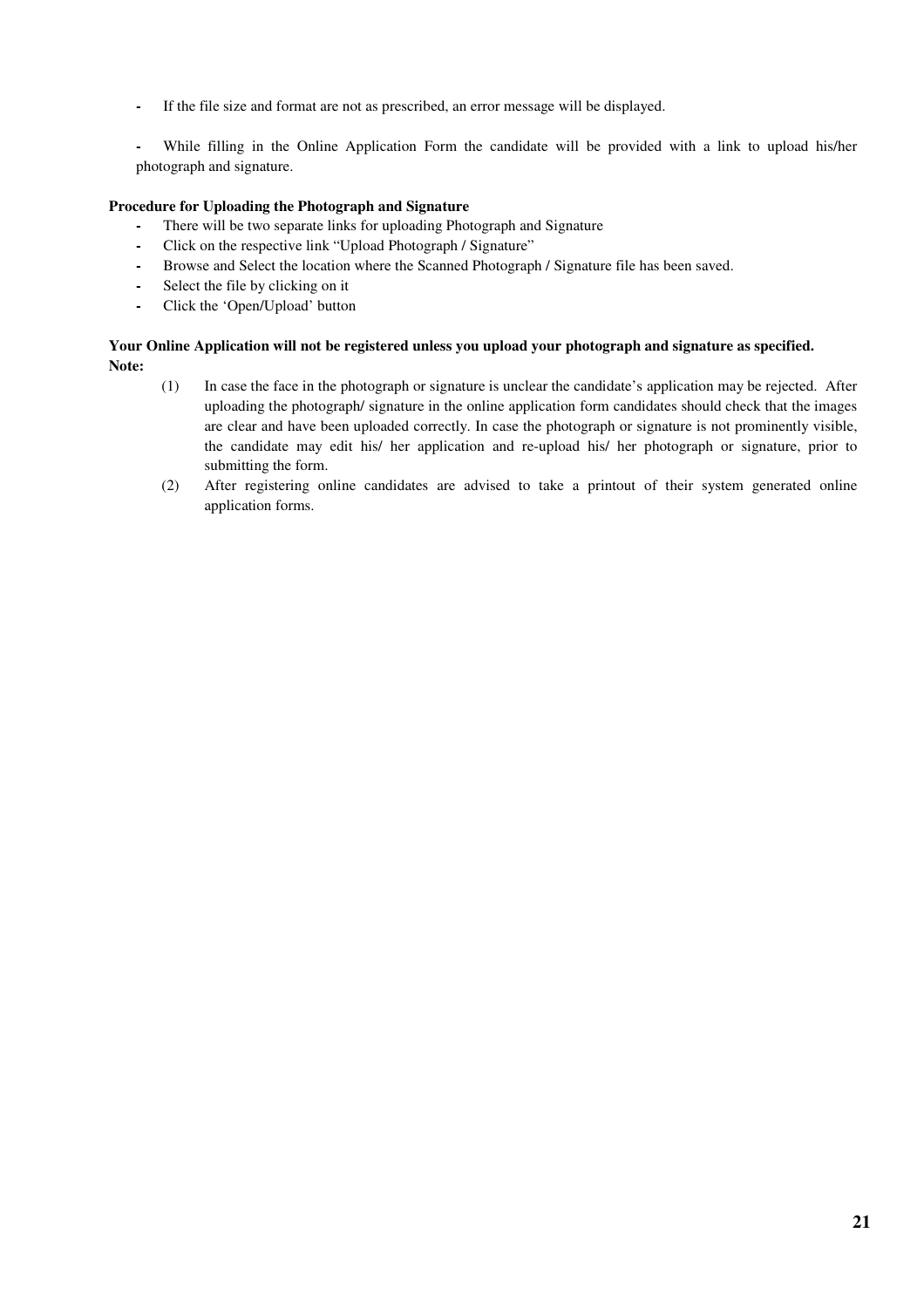## **FORM OF CERTIFICATE TO BE PRODUCED BY A CANDIDATE BELONGING TO SCHEDULED CASTE OR SCHEDULED TRIBE IN SUPPORT OF HIS / HER CLAIM.**

| 1. This is to certify that Sri / Smt / Kum*                                    | son / daughter*                                   |
|--------------------------------------------------------------------------------|---------------------------------------------------|
| of                                                                             | in                                                |
| District /<br>Division*                                                        | belongs to the<br>of the State / Union Territory* |
| Caste/Tribe* which is recognized as a Scheduled Caste/ Scheduled Tribe* under: |                                                   |
| * The Constitution (Scheduled Castes) Order, 1950;                             |                                                   |
| * The Constitution (Scheduled Tribes) Order, 1950;                             |                                                   |
| * The Constitution (Scheduled Castes)(Union Territories)Orders, 1951;          |                                                   |

\* The Constitution (Scheduled Tribes)(Union Territories)Order, 1951 ;

[as amended by the Scheduled Castes and Scheduled Tribes lists Modification) Order,1956; the Bombay Reorganisation Act, 1960; the Punjab Reorganisation Act 1966, the State of Himachal Pradesh Act, 1970, the North-Eastern Areas (Reorganisation)Act, 1971, the Constitution (Scheduled Castes and Scheduled Tribes) Order (Amendment) Act,1976, The State of Mizoram Act, 1986, the State of Arunachal Pradesh Act, 1986 and the Goa, Daman and Diu (Reorganization) Act, 1987.]:

\* The Constitution (Jammu and Kashmir) Scheduled Castes Order,1956 ;

\* The Constitution (Andaman and Nicobar Islands) Scheduled

Tribes Order, 1959 as amended by the Scheduled Castes and Scheduled

Tribes Orders (Amendment) Act, 1976 ;

\* The Constitution (Dadra and Nagar Haveli) Scheduled Castes Order, 1962 ;

\* The Constitution (Dadra and Nagar Haveli) Scheduled Tribes Order, 1962 ;

\* The Constitution (Pondicherry) Scheduled Castes Order 1964;

\* The Constitution (Uttar Pradesh) Scheduled Tribes Order,1967;

\* The Constitution (Goa, Daman and Diu) Scheduled Castes Order, 1968 ;

\* The Constitution (Goa, Daman and Diu) Scheduled Tribes Order, 1968 ;

\* The Constitution (Nagaland) Scheduled Tribes Order, 1970 ;

\* The Constitution (Sikkim) Scheduled Castes Order, 1978 ;

\* The Constitution (Sikkim) Scheduled Tribes Order, 1978 ;

\* The Constitution (Jammu and Kashmir) Scheduled Tribes Order, 1989 ;

\* The Constitution (Scheduled Castes) Orders (Amendment)Act, 1990;

\* The Constitution (ST) Orders (Amendment) Ordinance, 1991 ;

\* The Constitution (ST) Orders (Second Amendment) Act,1991 ;

\* The Constitution (ST) Orders (Amendment) Ordinance, 1996**;** 

\* The Scheduled Caste and Scheduled Tribes Orders (Amendment) Act 2002;

\*The Constitution (Scheduled Castes) Order (Amendment) Act, 2002;

\*The Constitution (Scheduled Caste and Scheduled Tribes) Order (Amendment) Act, 2002;

\*The Constitution (Scheduled Caste) Order (Second Amendment) Act, 2002].

………2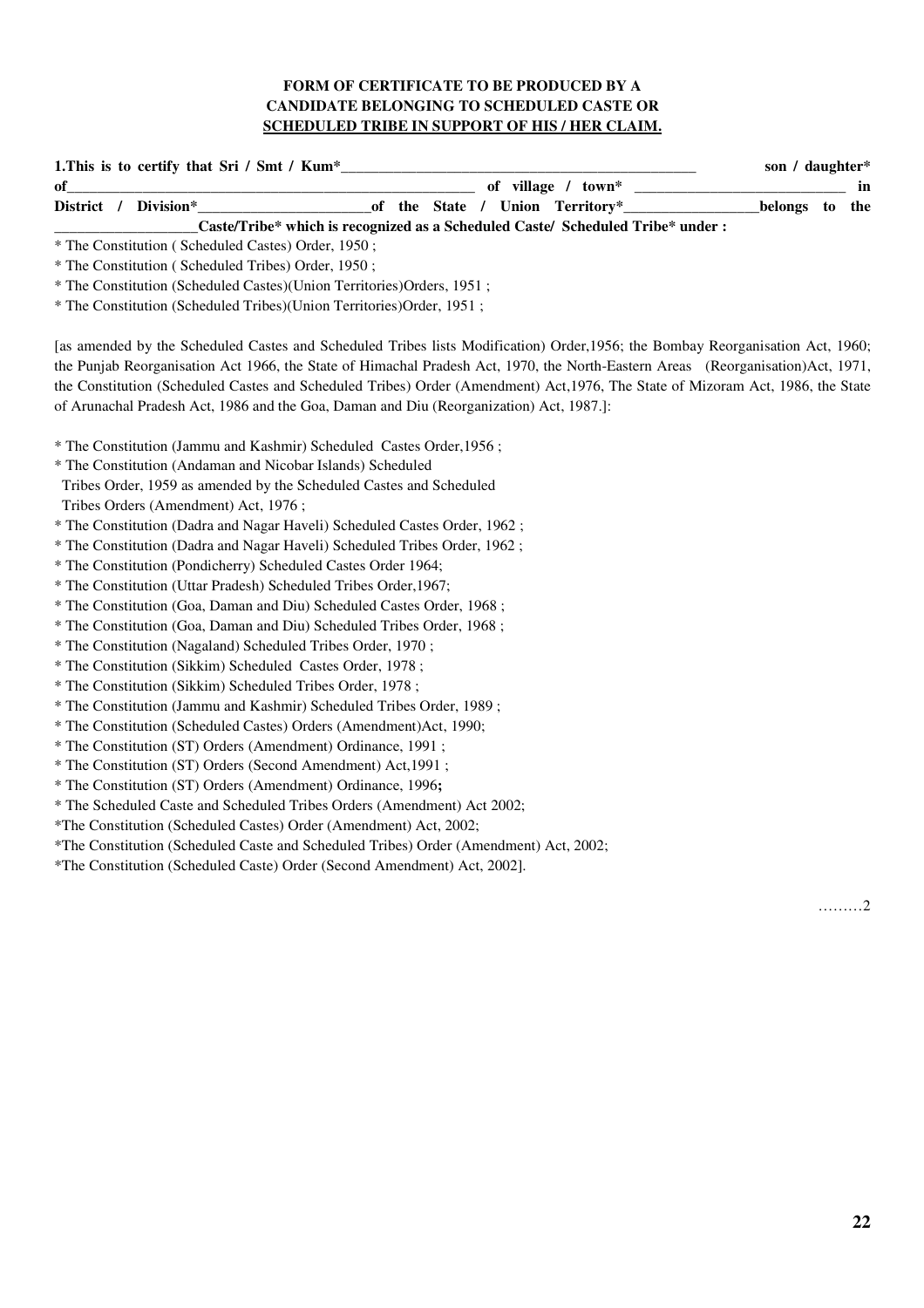**# 2. Applicable in the case of Scheduled Castes / Scheduled Tribes persons , who have migrated from one State / Union Territory Administration.** 

|                                                                                                             | Father |                   |  |  |                                                                                                                                                                                                                               |                                                    |
|-------------------------------------------------------------------------------------------------------------|--------|-------------------|--|--|-------------------------------------------------------------------------------------------------------------------------------------------------------------------------------------------------------------------------------|----------------------------------------------------|
| $\overline{\phantom{a}}$ of                                                                                 |        | village / town in |  |  |                                                                                                                                                                                                                               |                                                    |
|                                                                                                             |        |                   |  |  |                                                                                                                                                                                                                               |                                                    |
| the Caste/Union Caste / Tribe* which is recognized as a Scheduled Caste/Scheduled Tribe* in the State/Union |        |                   |  |  |                                                                                                                                                                                                                               |                                                    |
|                                                                                                             |        |                   |  |  |                                                                                                                                                                                                                               |                                                    |
|                                                                                                             |        |                   |  |  |                                                                                                                                                                                                                               |                                                    |
|                                                                                                             |        |                   |  |  |                                                                                                                                                                                                                               | $and/or^*$ his/her* family ordinarily reside(s) in |
|                                                                                                             |        |                   |  |  |                                                                                                                                                                                                                               |                                                    |
|                                                                                                             |        |                   |  |  |                                                                                                                                                                                                                               |                                                    |
|                                                                                                             |        |                   |  |  | Signature the state of the state of the state of the state of the state of the state of the state of the state of the state of the state of the state of the state of the state of the state of the state of the state of the |                                                    |

 **Designation \_\_\_\_\_\_\_\_\_\_\_\_\_\_\_\_\_\_\_** 

## **Place:** *Place: Place:* **<b>***Place: Place: Place: Place: Place: Place: Place: Place: Place: Place: Place: Place: Place: Place: Place: Place: Place: Pla* **Date : State/Union Territory**

Note : The term "Ordinarily resides" used here will have the same meaning as in Section 20 of the Representation of the Peoples Act, 1950.

-----------------------------------------------------------------------------------------------------------------------------------------

\* Please delete the words which are not applicable.

# Delete the paragraph which is not applicable.

#### List of authorities empowered to issue Caste / Tribe Certificates:

- 1. District Magistrate / Additional District Magistrate / Collector / Deputy Commissioner / Additional Deputy Commissioner / Deputy Collector/I Class Stipendiary Magistrate / Sub-Divisional Magistrate / Extra-Asst. Commissioner / Taluka Magistrate / Executive Magistrate.
- 2. Chief Presidency Magistrate/ Additional Chief Presidency Magistrate / presidency Magistrate.
- 3. Revenue Officer not below the rank of Tehsildar.
- 4. Sub-Divisional Officers of the area where the candidate and / or his family normally resides.

**Note : The Certificate is subject to amendment/modification of Scheduled Castes and Scheduled Tribes lists from time to time**

-- -- --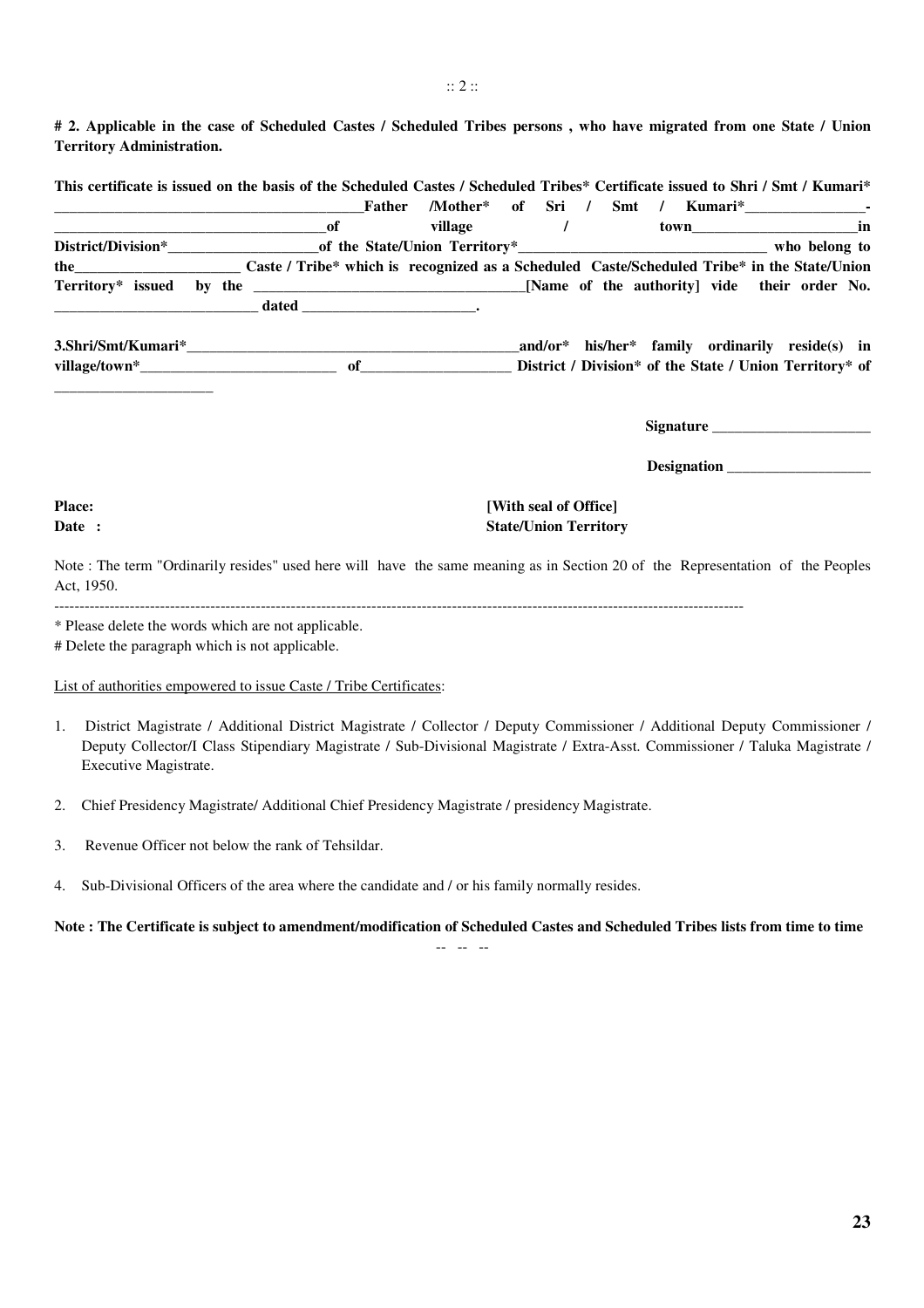## FORM OF CERTIFICATE TO BE PRODUCED BY OTHER BACKWARD CLASSES APPLYING FOR APPOINTMENT TO POSTS UNDER THE GOVERNMENT OF INDIA

|  | This is to certify that Sri / Smt. / Kumari | son/daughter of                                                                                                           |
|--|---------------------------------------------|---------------------------------------------------------------------------------------------------------------------------|
|  |                                             | District/Division in                                                                                                      |
|  |                                             |                                                                                                                           |
|  |                                             | recognized as a backward class under the Government of India, Ministry of Social Justice and Empowerment's Resolution No. |
|  | dated *. Shri/Smt./Kumari                   | and/or his/her family ordinarily reside(s)                                                                                |
|  |                                             | State/Union Territory. This is also to                                                                                    |
|  |                                             | certify that he/she does not belong to the persons /sections (Creamy Layer) mentioned in column 3 of the Schedule to the  |
|  |                                             | Government of India, Department of Personnel & Training OM No.36012/22/93- Estt.[SCT], dated 8-9-1993**.                  |

**Dated : District Magistrate Deputy Commissioner etc.** 

**Seal** 

**\* - the authority issuing the certificate may have to mention the details of Resolution of Government of India, in which the caste of the candidate is mentioned as OBC.** 

**\*\*- As amended from time to time.** 

**Note:- The term "Ordinarily" used here will have the same meaning as in Section 20of the Representation of the People Act, 1950.** 

**The Prescribed proforma shall be subject to amendment from time to time as per Government of India Guidelines.**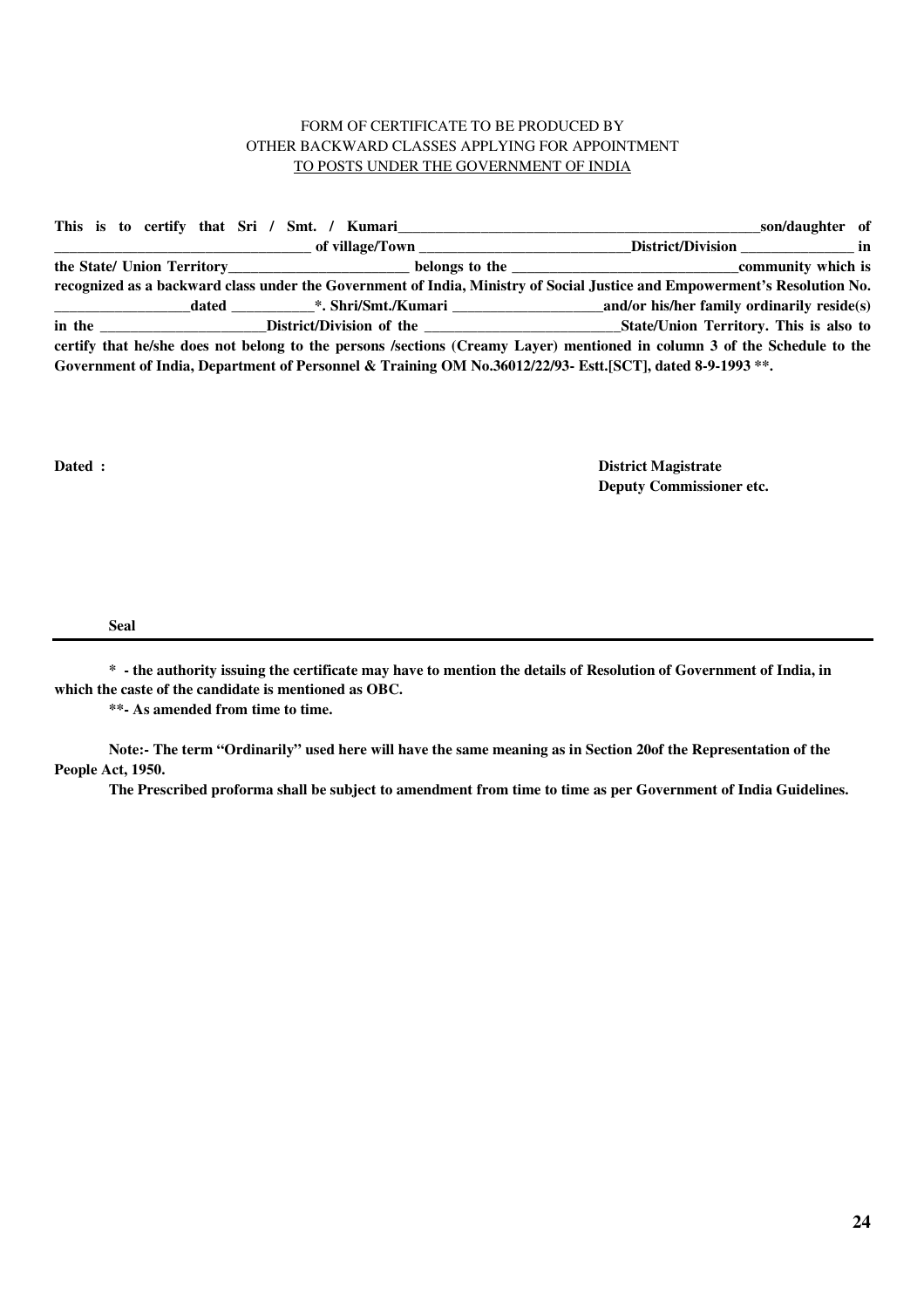## **FORM-I**

# **Disability Certificate**

|    |                                                                                                                                                                                                           |                         | <b>DISABILITY CETTILICATE</b>                                |                                                                                                   |      |  |  |  |
|----|-----------------------------------------------------------------------------------------------------------------------------------------------------------------------------------------------------------|-------------------------|--------------------------------------------------------------|---------------------------------------------------------------------------------------------------|------|--|--|--|
|    | (In cases of amputation or complete permanent paralysis of limbs and in cases of blindness)                                                                                                               |                         | (Prescribed proforma subject to amendment from time to time) |                                                                                                   |      |  |  |  |
|    | (NAME AND ADDRESS OF THE MEDICAL AUTHORITY ISSUING THE CERTIFICATE)                                                                                                                                       |                         |                                                              |                                                                                                   |      |  |  |  |
|    |                                                                                                                                                                                                           |                         |                                                              | <b>Recent PP size</b><br><b>Attested</b><br>Photograph<br>(Showing face<br>only) of the<br>person | with |  |  |  |
|    |                                                                                                                                                                                                           |                         |                                                              | disability                                                                                        |      |  |  |  |
|    | <b>Certificate No.:</b>                                                                                                                                                                                   |                         | Date:                                                        |                                                                                                   |      |  |  |  |
|    | This is to certify that I have carefully examined                                                                                                                                                         |                         |                                                              |                                                                                                   |      |  |  |  |
|    |                                                                                                                                                                                                           |                         |                                                              |                                                                                                   |      |  |  |  |
|    | ———————————————————————— Date of Birth (DD / MM / YY) ____ ___ ___                                                                                                                                        |                         |                                                              |                                                                                                   |      |  |  |  |
|    | Age ___________ years, male/female Registration No. _____________________________ permanent resident of House                                                                                             |                         |                                                              |                                                                                                   |      |  |  |  |
|    |                                                                                                                                                                                                           |                         |                                                              |                                                                                                   |      |  |  |  |
|    |                                                                                                                                                                                                           |                         |                                                              |                                                                                                   |      |  |  |  |
|    | and am satisfied that:                                                                                                                                                                                    |                         |                                                              |                                                                                                   |      |  |  |  |
|    | $(A)$ he/she is a case of :                                                                                                                                                                               |                         |                                                              |                                                                                                   |      |  |  |  |
|    | <b>Iocomotor</b> disability<br><b>Blindness</b><br>$\bullet$                                                                                                                                              |                         |                                                              |                                                                                                   |      |  |  |  |
|    | (Please tick as applicable)                                                                                                                                                                               |                         |                                                              |                                                                                                   |      |  |  |  |
|    | (B) The diagnosis in his/her case is                                                                                                                                                                      |                         |                                                              |                                                                                                   |      |  |  |  |
|    | (A) He/She has ____________% (in figure) ________________________ percent (in words) permanent physical<br>impairment/blindness in relation to his/her (part of body) as per guidelines (to be specified) |                         |                                                              |                                                                                                   |      |  |  |  |
| 2. | The applicant has submitted the following documents as proof of residence :-                                                                                                                              |                         |                                                              |                                                                                                   |      |  |  |  |
|    | <b>Nature of Document</b>                                                                                                                                                                                 | Date of<br><b>Issue</b> |                                                              | Details of authority issuing certificate                                                          |      |  |  |  |
|    |                                                                                                                                                                                                           |                         |                                                              |                                                                                                   |      |  |  |  |

**(Signature and Seal of Authorised Signatory of notified Medical Authority)** 

**Signature/Thumb impression of the person in whose favour disability certificate is issued.**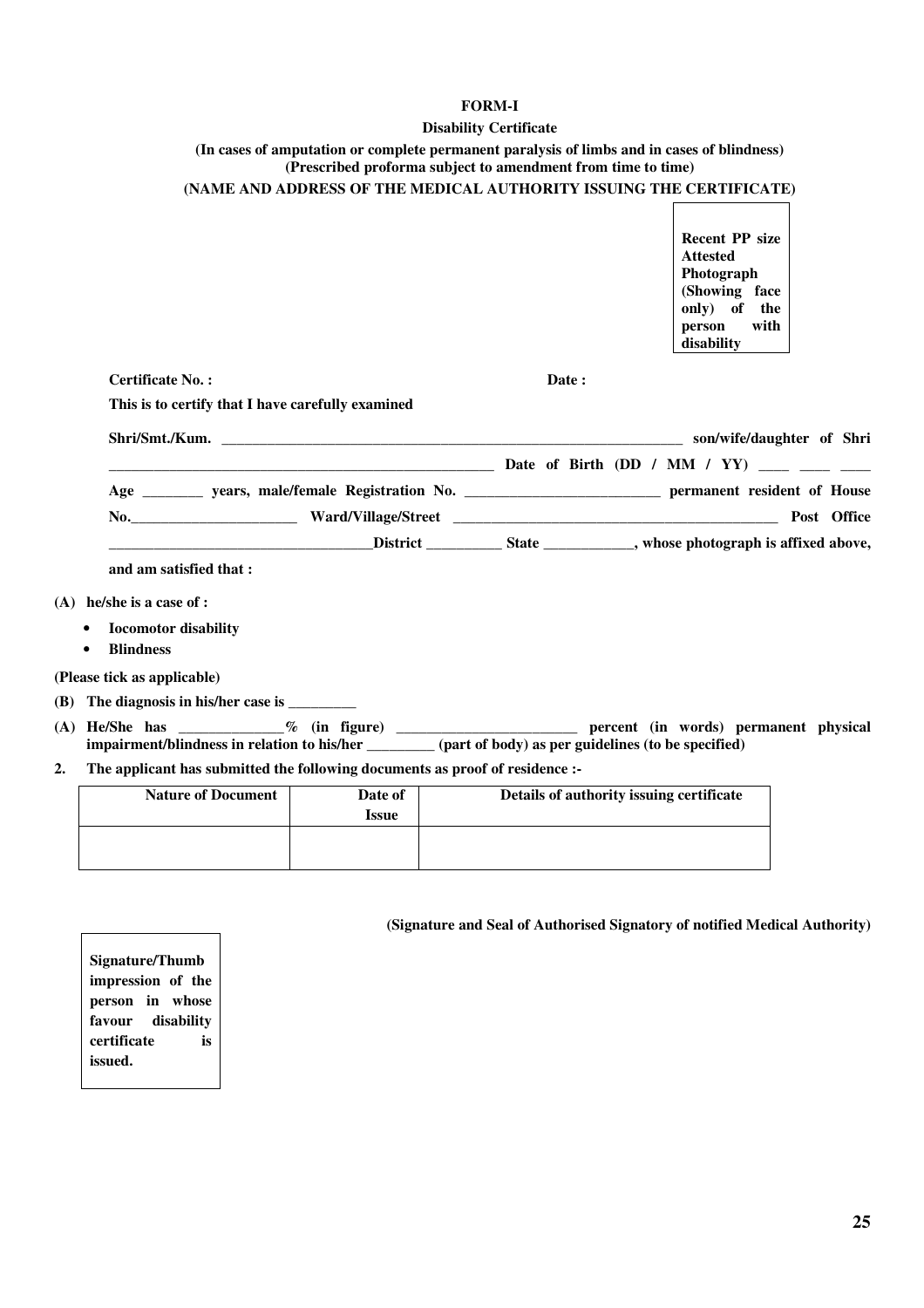#### **FORM - II**

### **Disability Certificate**

#### **(In case of multiple disabilities)**

### **(Prescribed proforma subject to amendment from time to time)**

 $\mathsf{r}$ 

٦

### **(NAME AND ADDRESS OF THE MEDICAL AUTHORITY ISSUING THE CERTIFICATE)**

|                                                                                                                   |       | Recent PP size<br><b>Attested</b><br>Photograph<br>(Showing)<br>face<br>only) of<br>the<br>with<br>person<br>disability |
|-------------------------------------------------------------------------------------------------------------------|-------|-------------------------------------------------------------------------------------------------------------------------|
| <b>Certificate No.:</b>                                                                                           | Date: |                                                                                                                         |
| This is to certify that we have carefully examined                                                                |       |                                                                                                                         |
|                                                                                                                   |       | son/wife/daughter of Shri                                                                                               |
| <b>Date of Birth (DD / MM / YY)</b> ____ ___ ___                                                                  |       |                                                                                                                         |
| Age ______ years, male/female _____________ Registration No. ______________________________ permanent resident of |       |                                                                                                                         |
|                                                                                                                   |       | Post                                                                                                                    |
|                                                                                                                   |       |                                                                                                                         |

**above, and are satisfied that :** 

**(A) He/she is a Case of Multiple Disability. His/her extent of permanent physical impairment/disability has been evaluated as per guidelines (to be specified) for the disabilities ticked below, and shown against the relevant disability in the table below :** 

| Sr.<br>No.              | <b>Disability</b>           | Affected Part of<br><b>Body</b> | <b>Diagnosis</b> | physical<br>Permanent<br>impairment/mental disability (in $\%$ ) |
|-------------------------|-----------------------------|---------------------------------|------------------|------------------------------------------------------------------|
| 1                       | <b>Locomotor disability</b> | $\omega$                        |                  |                                                                  |
| $\overline{2}$          | Low vision                  | #                               |                  |                                                                  |
| 3                       | <b>Blindness</b>            | <b>Both Eyes</b>                |                  |                                                                  |
| $\overline{\mathbf{4}}$ | <b>Hearing impairment</b>   | £                               |                  |                                                                  |
| 5                       | <b>Mental retardation</b>   | $\mathbf{X}$                    |                  |                                                                  |
| 6                       | <b>Mental-illness</b>       | X                               |                  |                                                                  |

**(B) In the light of the above, his/her over all permanent physical impairment as per guidelines (to be specified), is as follows :-** 

**In figures :- \_\_\_\_\_\_\_\_\_\_\_\_\_\_\_\_\_\_\_\_ percent** 

**In words :- Depending 2.1 <b>percent** 

- **2. This condition is progressive/non-progressive/likely to improve/not likely to improve.**
- **3. Reassessment of disability is :**
- **(i) not necessary,**

**Or**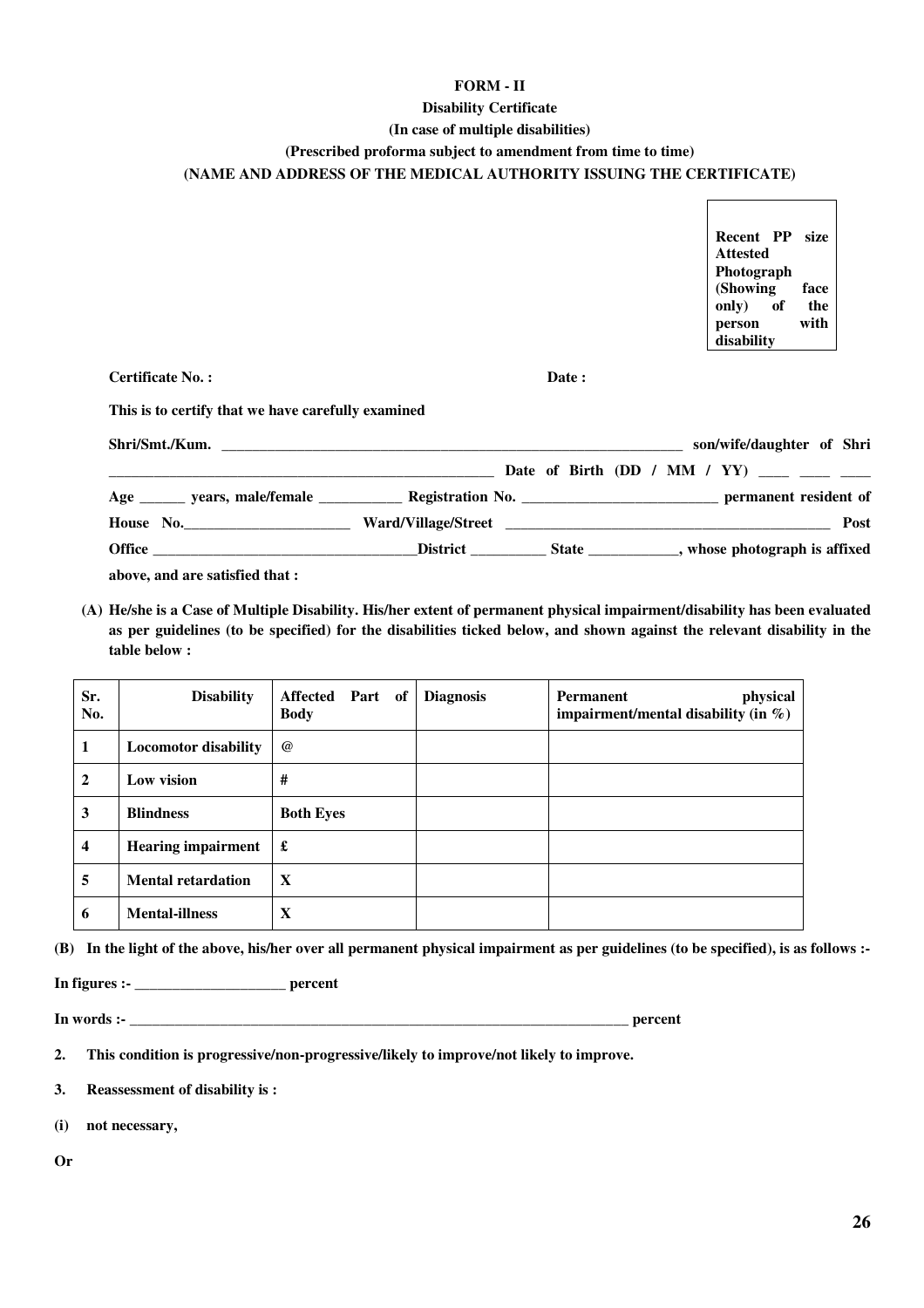- **(ii) is recommended / after \_\_\_\_\_\_\_\_\_\_ years \_\_\_\_\_\_\_\_\_\_ months, and therefore this certificate shall be valid till (DD / MM /**   $YY)$  \_\_\_\_\_ \_\_\_\_ \_\_\_\_
- **@ e.g. Left/Right/both arms/legs**
- **# e.g. Single eye / both eyes**
- **£ e.g. Left / Right / both ears**
- **4. The applicant has submitted the following documents as proof of residence :-**

| <b>Nature of Document</b> | Date of<br>Issue | Details of authority issuing certificate |
|---------------------------|------------------|------------------------------------------|
|                           |                  |                                          |

## **5. Signature and Seal of the Medical Authority**

| Name and seal of Member | Name and seal of Member | Name and seal of Chairperson |
|-------------------------|-------------------------|------------------------------|

**Signature/Thumb impression of the person in whose favour disability certificate is issued.**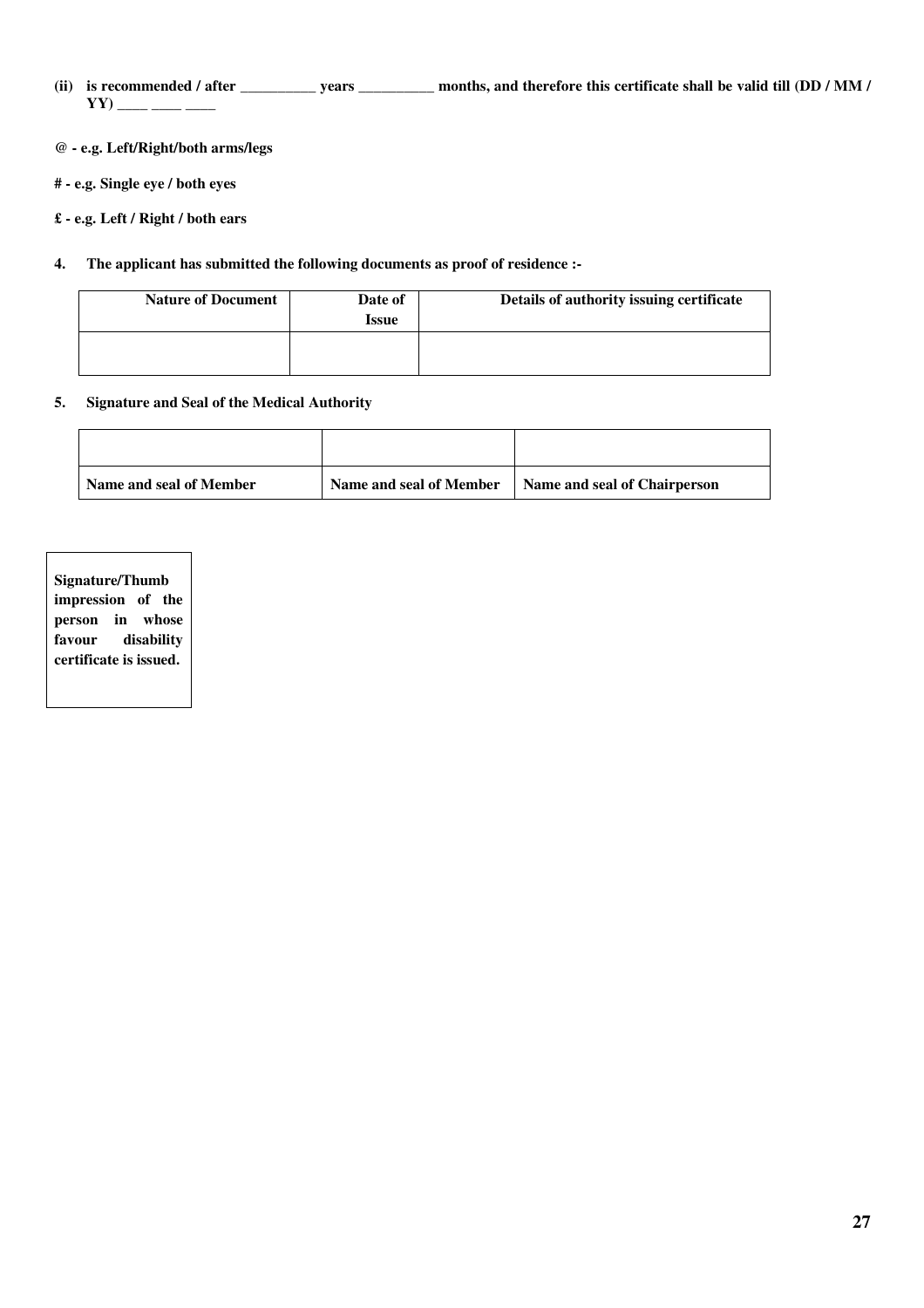## **FORM - III**

## **Disability Certificate**

## **(In cases other than those mentioned in Form I and II)**

**(Prescribed proforma subject to amendment from time to time)**

### **(NAME AND ADDRESS OF THE MEDICAL AUTHORITY ISSUING THE CERTIFICATE)**

| Recent     | PP | size |
|------------|----|------|
| Attested   |    |      |
| Photograph |    |      |
| (Showing   |    | face |
| only)      | of | the  |
| person     |    | with |
| disability |    |      |

 $\overline{\Gamma}$ 

**Certificate No. :** Date :

**This is to certify that I have carefully examined** 

|                                |  | son/wife/daughter of Shri                                                                                               |
|--------------------------------|--|-------------------------------------------------------------------------------------------------------------------------|
|                                |  | Date of Birth (DD / MM / YY) ____ ___ ___                                                                               |
|                                |  |                                                                                                                         |
|                                |  | Post                                                                                                                    |
|                                |  |                                                                                                                         |
|                                |  |                                                                                                                         |
|                                |  | physical impairment/disability has been evaluated as per guidelines (to be specified) and is shown against the relevant |
| disability in the table below: |  |                                                                                                                         |

| Sr.<br>No.              | <b>Disability</b>           | Affected Part of<br><b>Body</b> | <b>Diagnosis</b> | physical<br><b>Permanent</b><br>impairment/mental disability (in $\%$ ) |
|-------------------------|-----------------------------|---------------------------------|------------------|-------------------------------------------------------------------------|
| 1                       | <b>Locomotor disability</b> | $^{\omega}$                     |                  |                                                                         |
| $\overline{2}$          | Low vision                  | #                               |                  |                                                                         |
| 3                       | <b>Blindness</b>            | <b>Both Eyes</b>                |                  |                                                                         |
| $\overline{\mathbf{4}}$ | <b>Hearing impairment</b>   | £                               |                  |                                                                         |
| 5                       | <b>Mental retardation</b>   | X                               |                  |                                                                         |
| 6                       | <b>Mental-illness</b>       | X                               |                  |                                                                         |

**(Please strike out the disabilities which are not applicable.)** 

**2. The above condition is progressive/non-progressive/likely to improve/not likely to improve.** 

**3. Reassessment of disability is :** 

**(i) not necessary,** 

**Or** 

**(ii) is recommended / after \_\_\_\_\_\_\_\_\_\_ years \_\_\_\_\_\_\_\_\_\_ months, and therefore this certificate shall be valid till (DD / MM /**   $YY)$  \_\_\_\_\_ \_\_\_\_ \_\_\_\_

**<sup>@ -</sup> e.g. Left/Right/both arms/legs**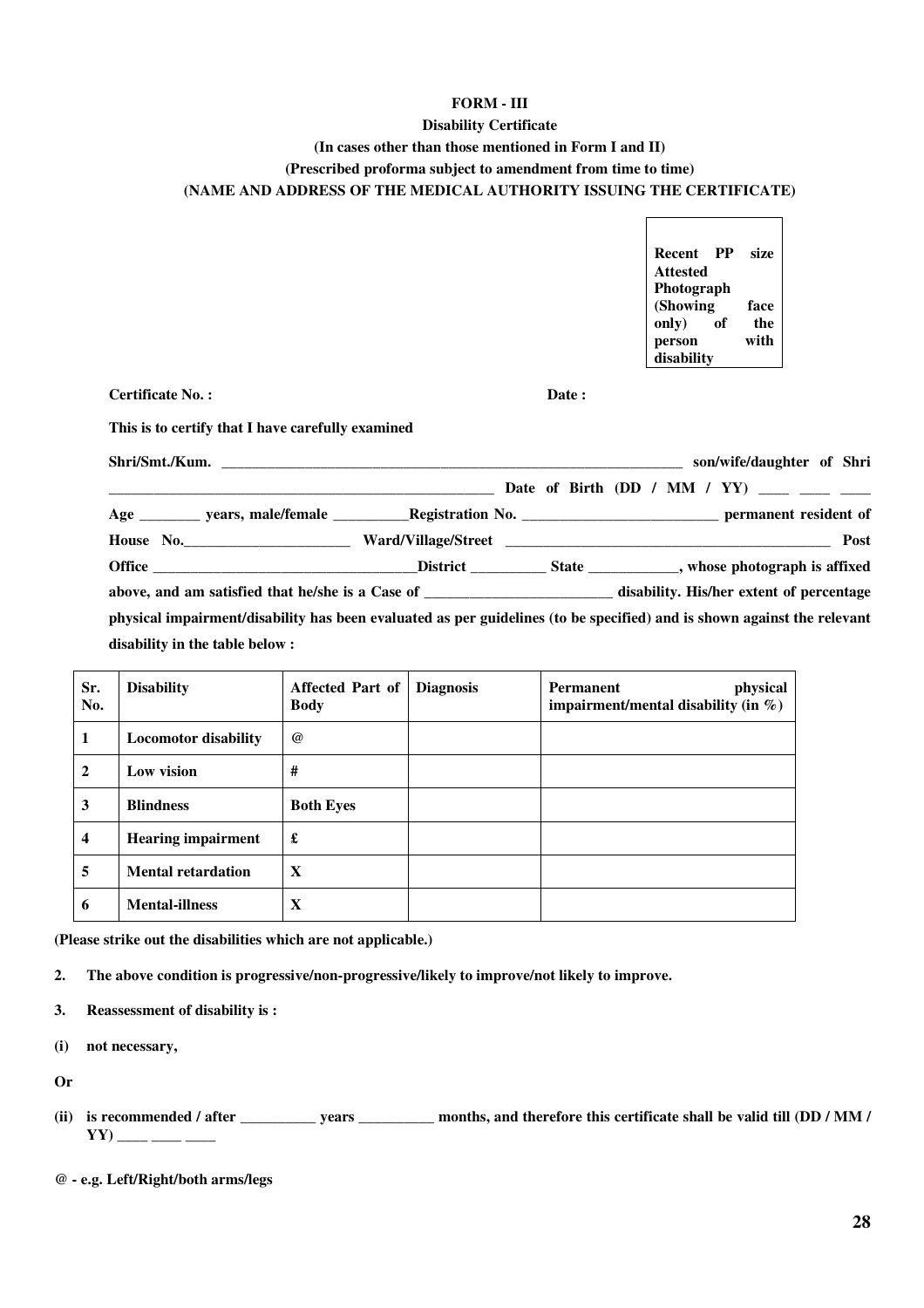### **# - e.g. Single eye / both eyes**

## **£ - e.g. Left / Right / both ears**

**4. The applicant has submitted the following documents as proof of residence :-** 

| <b>Nature of Document</b> | Date of<br><b>Issue</b> | Details of authority issuing certificate |
|---------------------------|-------------------------|------------------------------------------|
|                           |                         |                                          |

**(Authorised Signatory of notified Medical Authority) (Name and Seal)** 

**Countersigned** 

**{Countersignature and seal of the CMO/Medical Superintendent/Head of Government Hospital, in case the certificate is issued by a medical authority who is not a government servant (with seal)}** 

**Signature/Thumb impression of the person in whose favour disability certificate is issued.**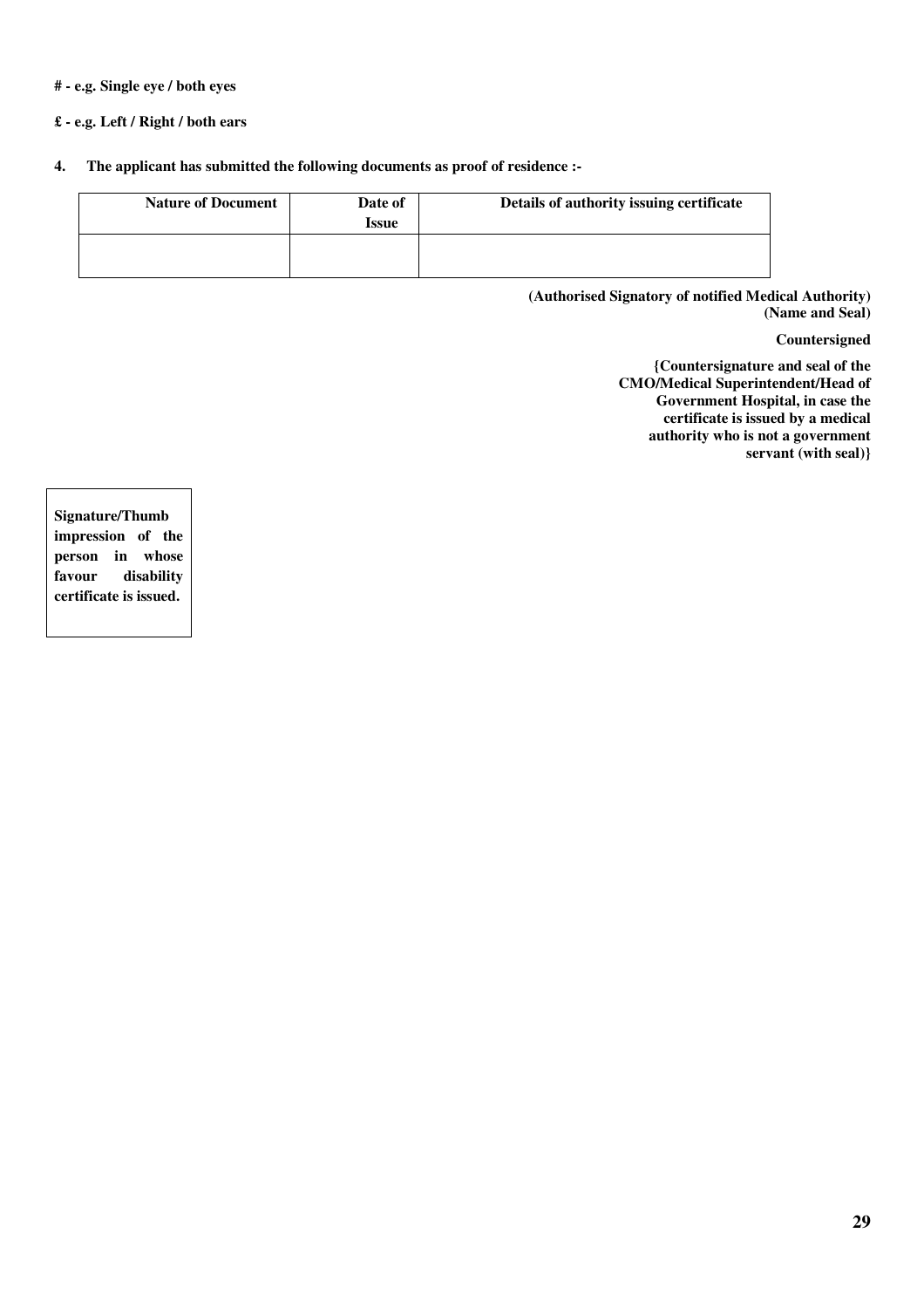### **PROFORMA - A**

|         | Form of Certificate applicable for Released/Retired Personnel<br>(Prescribed proforma subject to amendment from time to time) |                         |          |     |                                                                         |          |              |      |  |    |    |
|---------|-------------------------------------------------------------------------------------------------------------------------------|-------------------------|----------|-----|-------------------------------------------------------------------------|----------|--------------|------|--|----|----|
|         | is<br>It                                                                                                                      | certified               | that     | No. |                                                                         | Rank     |              | Name |  |    |    |
|         | whose<br>Army/Navy/Air Force.                                                                                                 | of<br>date              | birth is |     | has                                                                     | rendered | service from |      |  | to | in |
| 2.      | He has been released from military services :                                                                                 |                         |          |     |                                                                         |          |              |      |  |    |    |
| $\%$ a) | on completion of assignment otherwise than                                                                                    |                         |          |     |                                                                         |          |              |      |  |    |    |
|         | (i)                                                                                                                           | by way of dismissal, or |          |     |                                                                         |          |              |      |  |    |    |
|         | (ii)                                                                                                                          |                         |          |     | by way of discharge on account of misconduct or inefficiency, or        |          |              |      |  |    |    |
|         |                                                                                                                               |                         |          |     | (iii) on his own request, but without earning his pension, or           |          |              |      |  |    |    |
|         |                                                                                                                               |                         |          |     | (iv) he has not been transferred to the reserve pending such release.   |          |              |      |  |    |    |
| $\%$ b) |                                                                                                                               |                         |          |     | on account of physical disability attributable to Military Service.     |          |              |      |  |    |    |
| $\%$ c) |                                                                                                                               |                         |          |     | on invalidment after putting in at least five years of Military service |          |              |      |  |    |    |

**3. He is covered under the definition of Ex-Serviceman (Re-employment in Central Civil Services and Posts) Rules, 1979 as amended from time to time.** 

| <b>Place:</b> | Signature,<br><b>Competent Authority</b> ** | <b>Name</b> | and | <b>Designation</b> | оf | the         |
|---------------|---------------------------------------------|-------------|-----|--------------------|----|-------------|
| Date:         |                                             |             |     |                    |    | <b>SEAL</b> |

*% Delete the paragraph which is not applicable.*

**\*\* Authorities who are competent to issue certificate to Armed Forces Personnel for availing Age concessions are as follows :** 

- **(a) In case of Commissioned Officers including ECOs/SSCOs: Army: Military Secretary Branch, Army Hqrs., New Delhi; Navy : Directorate of Personnel, Naval Hqrs., New Delhi; Air Force : Directorate of Personnel Officers, Air Hqrs., New Delhi.**
- **(b) In case of JCOs/ORs and equivalent of the Navy and Air Force : Army : By various Regimental Record Offices; Navy : BABS, Mumbai; Air Force : Air Force Records, New Delhi.**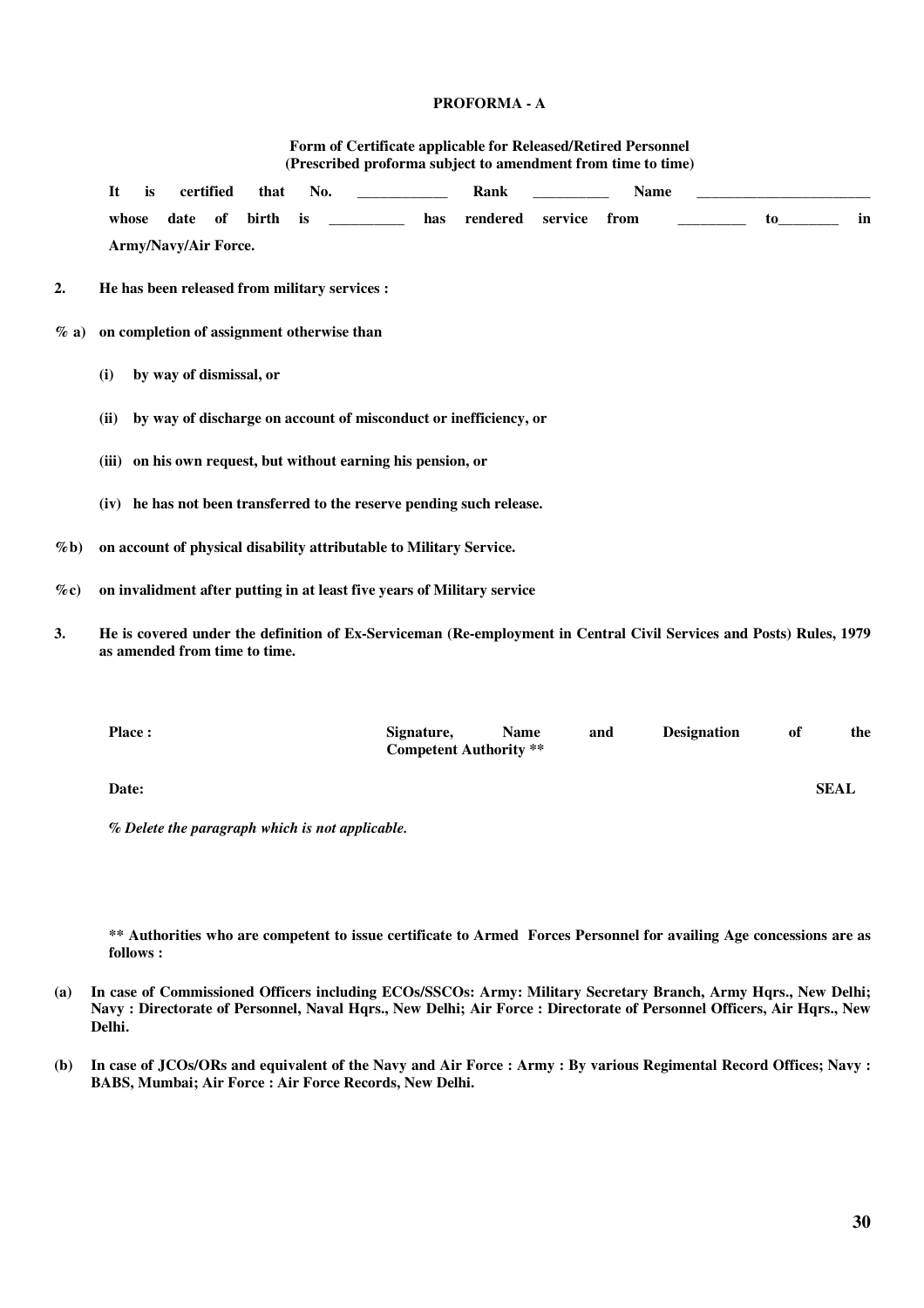### **PROFORMA - B**

#### **Form of Certificate for Serving Personnel (Applicable for serving personnel who are due to be released within one year) (Prescribed proforma subject to amendment from time to time)**

|    | It is certified that No. Rank                      |                    |    |            |    |     |          |        |    | is serving in the                      |
|----|----------------------------------------------------|--------------------|----|------------|----|-----|----------|--------|----|----------------------------------------|
|    | Army/Navy/Air Force from _________________.        |                    |    |            |    |     |          |        |    |                                        |
| 2. | He<br>is<br>for<br>due<br>on or before 31.08.2016. | release/retirement | on | completion | of | his | specific | period | of | assignment                             |
| 3. | No disciplinary case is pending against him        |                    |    |            |    |     |          |        |    |                                        |
|    |                                                    | <b>Place:</b>      |    |            |    |     |          |        |    | Signature, Name and Designation of the |

**Competent Authority \*\*** 

**Date: SEAL** 

**\*\* Authorities who are competent to issue certificate to Armed Forces Personnel for availing Age concessions are as follows :** 

- **(a) In case of Commissioned Officers including ECOs/SSCOs: Army: Military Secretary Branch, Army Hqrs., New Delhi; Navy : Directorate of Personnel, Naval Hqrs., New Delhi; Air Force : Directorate of Personnel Officers, Air Hqrs., New Delhi.**
- **(b) In case of JCOs/ORs and equivalent of the Navy and Air Force : Army : By various Regimental Record Offices; Navy : BABS, Mumbai; Air Force : Air Force Records, New Delhi.**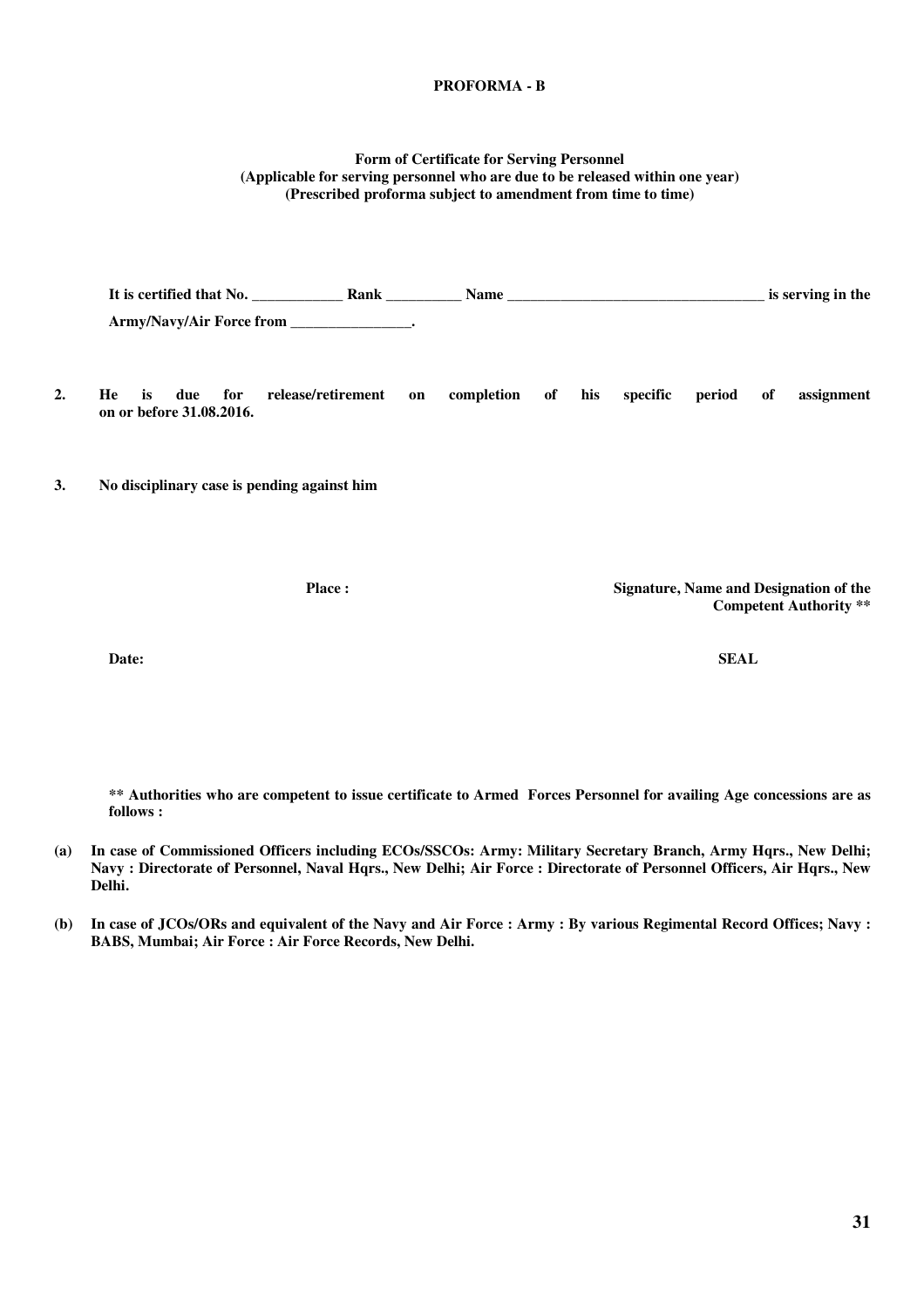### **PROFORMA - C**

#### **Undertaking to be given by serving Armed Force personnel who are due to be released within one year (Prescribed proforma subject to amendment from time to time)**

- **(1) I understand that if selected on the basis of the recruitment/Examination to which this application relates, my appointment will be subject to my producing documentary evidence to the satisfaction of the appointing authority that I have been duly released/ retired/discharged from the Armed Forces and that I am entitled to the benefits admissible to Ex-Servicemen in terms of the Ex-Servicemen (Re-employment in Central Civil Service and Posts) Rules, 1979, as amended from time to time.**
- **(2) I also understand that I shall not be eligible to be appointed to a vacancy reserved for Ex-serviceman in regard to the recruitment covered by this examination, if I have at any time prior to such appointment, secured any employment on the civil side (including Public Sector Undertaking, Autonomous Bodies/Statutory Bodies, Nationalised Banks, etc.), by availing of the concession of reservation of vacancies admissible to Ex-serviceman.**

**Place :** 

**Date :** Signature and Name of Candidate